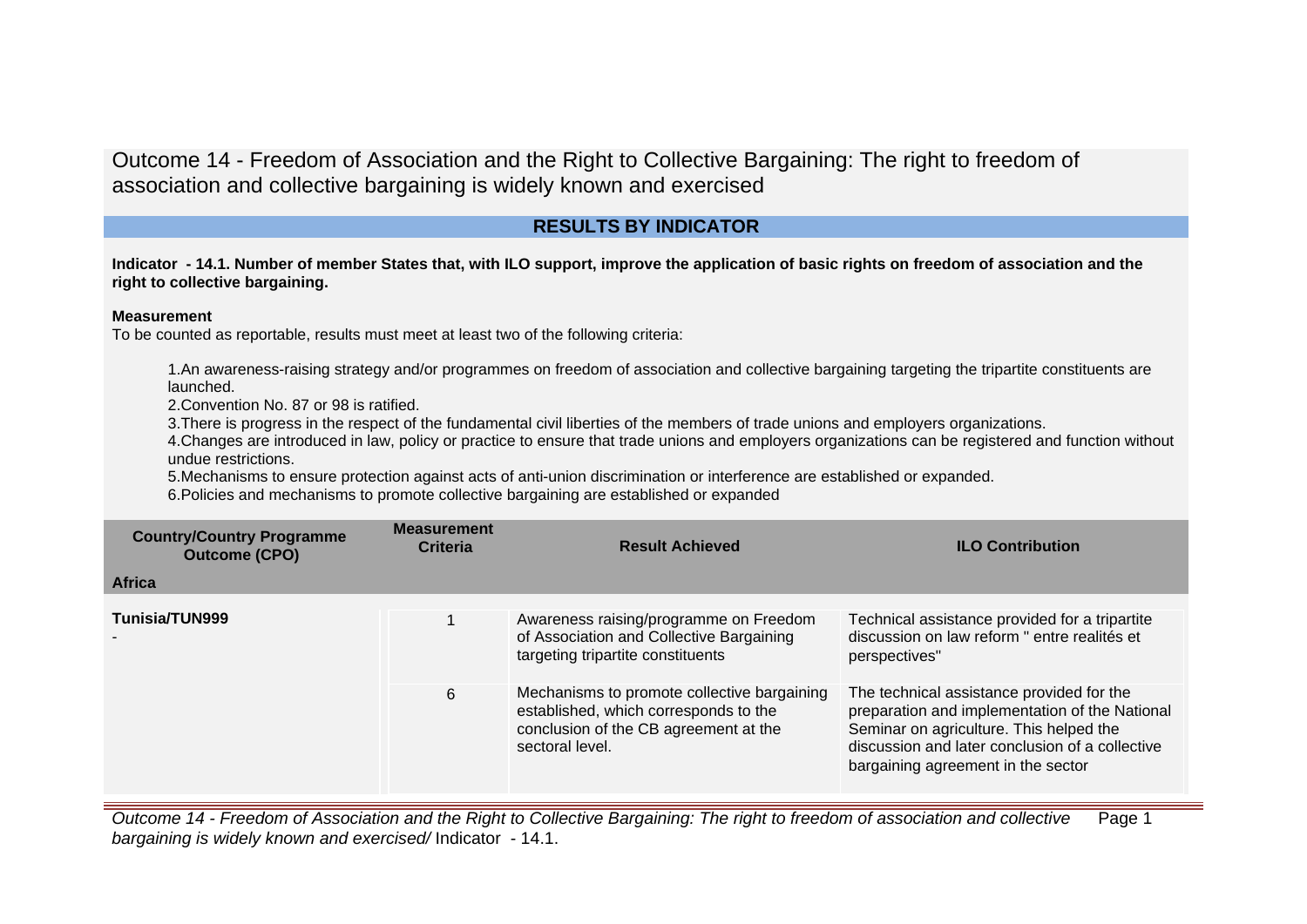### **South Africa/ZAF153**

Freedom of Association and the right to collective bargaining strengthened with particular focus on selected sectorss

| 1 | There is strengthened awareness among<br>labour inspectors in the wine growing regions<br>of the Western Cape on rights and<br>responsibilities associated with Freedom of<br>Association in the rural/agricultural sector.<br>This was evidenced by an evaluation<br>conducted to assess impact of training. A<br>follow up evaluation exercise is planned<br>before end November 2015 to further<br>determine impact of training. There has also<br>been an increased awareness by<br>representatives of employers and workers in<br>the agricultural sector on the principles of<br>freedom of association and collective<br>bargaining as demonstrated in post training<br>evaluations conducted for both workers and<br>employers. | The ILO facilitated a series of training<br>workshops for 25 labour inspectors in the wine<br>growing region of the Western Cape during the<br>piloting of a training manual designed for<br>labour inspectors on freedom of association in<br>the rural/agricultural sector. The pilot of the<br>training manual informed the development and<br>finalization of a Trainers Handbook on<br>Freedom of Association and Labour Inspection<br>in Rural Areas by the ILO. The ILO also<br>facilitated training for representatives of<br>Workers and Employers organizations and<br>associations in the agricultural sector on the<br>principles of freedom of association and<br>collective bargaining.                                                                                                                                         |
|---|-----------------------------------------------------------------------------------------------------------------------------------------------------------------------------------------------------------------------------------------------------------------------------------------------------------------------------------------------------------------------------------------------------------------------------------------------------------------------------------------------------------------------------------------------------------------------------------------------------------------------------------------------------------------------------------------------------------------------------------------|-----------------------------------------------------------------------------------------------------------------------------------------------------------------------------------------------------------------------------------------------------------------------------------------------------------------------------------------------------------------------------------------------------------------------------------------------------------------------------------------------------------------------------------------------------------------------------------------------------------------------------------------------------------------------------------------------------------------------------------------------------------------------------------------------------------------------------------------------|
| 5 | Cooperation between the labour inspectorate<br>and the Commission on Conciliation,<br>Mediation and Arbitration (CCMA) in terms of<br>improved coordination in responding to FACB<br>challenges on the ground has been<br>bolstered, and indicated in assessment of the<br>impact of the training of the labour inspectors<br>in the Western Cape.                                                                                                                                                                                                                                                                                                                                                                                      | At the request of the National Department of<br>Land Reform and Rural Development, the ILO<br>commissioned and supported a comprehensive<br>qualitative research study to examine<br>socio-economic conditions on South African<br>farms, including the labour relations<br>environment. The results of the study which<br>were shared with government and the public<br>through various media platforms also formed<br>the basis for engagement between worker and<br>employer representatives at a bipartite<br>engagement held in November 2015. Ahead of<br>the bipartite workshop, the ILO facilitated two<br>preparatory sessions for employer<br>representatives to facilitate their effective<br>engagement at the planned bipartite meeting.<br>Similarly, two preparatory consensus building<br>sessions were organised for diverse |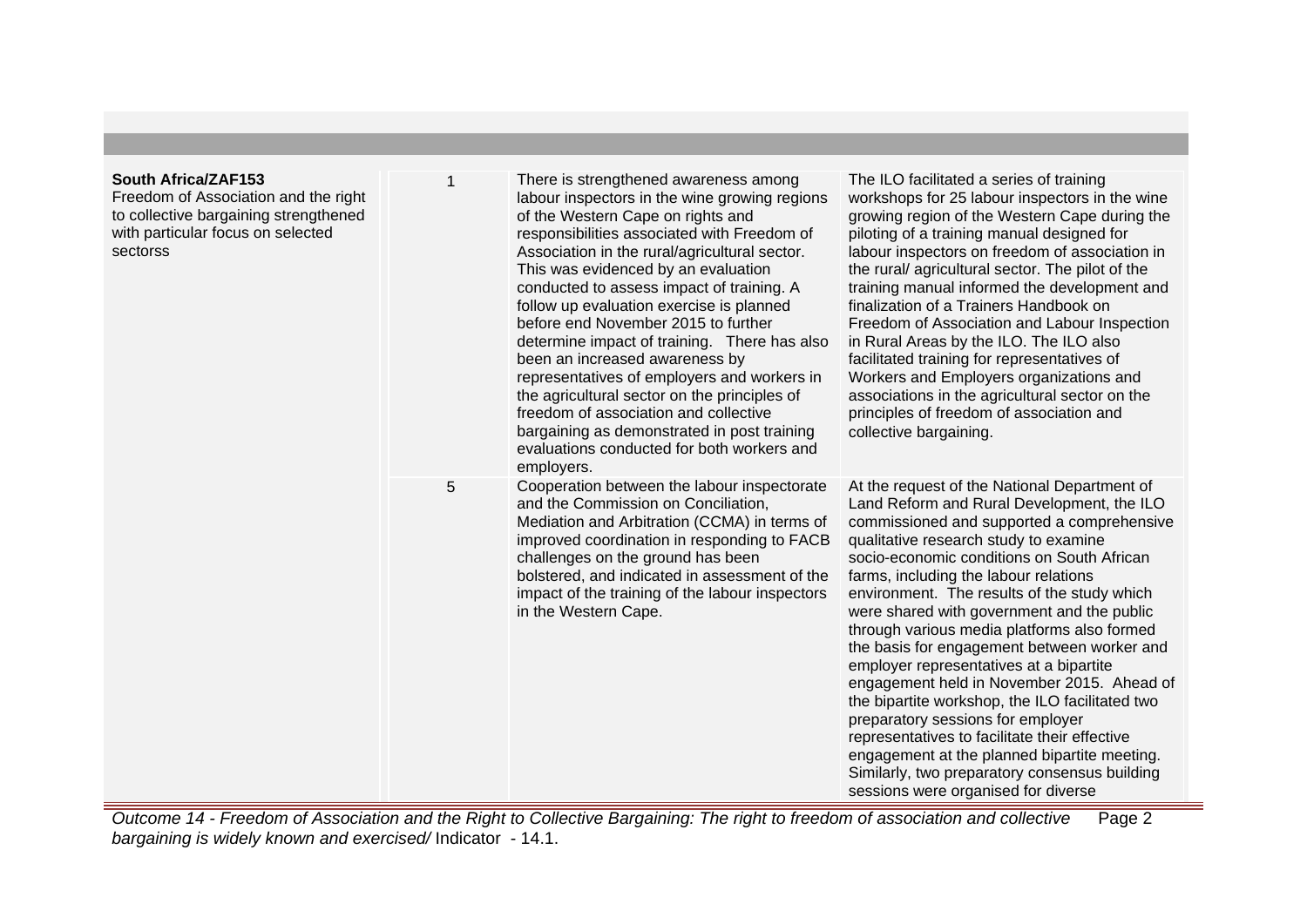representation of worker organisations in the sector to facilitate their effective engagement during the bipartite. In light of the tenuous relationship between workers and employers in the sector, the preparatory sessions held for both culminated into the development of an agenda outlining mutual areas of discussion for constructive engagement at the bi-partite.

## **Additional CPO Information (This information should only be added when relevant and necessary and should not repeat information already entered under results or ILO contribution)**

## **a)Gender equality and non-discrimination b) Partnerships (external)**

Within the broader context of promoting sensitization and awareness on freedom of association and collective bargaining among the tripartite constituents, the ILO co-facilitated a training workshop specifically designed for trade union gender focal points, educators, negotiators, and women leaders of trade unions representing the agricultural/ rural sector. The training was facilitated using a training manual developed by ILO GENDER, DECLARATION AND ACTRAV on Promoting Freedom of Association for rural women workers. The training highlighted the challenges faced by women rural workers in exercising their rights to freedom of association and facilitated discussion on concrete measures to strengthen the capacities of trade unions to reach out to and inform women rural workers of the their right to Freedom of Association.

DITSELA, a workers education institute, co-facilitated training with the ILO on the Promotion of Freedom of Association for rural women workers in the agricultural sector. The training was organized for trade union gender focal points, educators, negotiators, and women leaders of trade unions representing the agricultural/ rural sector.

The Labour Research Services partnered with the ILO in facilitating a training workshop for representatives of workers and trade unions in the wine growing farms of the Western Cape on the right to freedom of association and collective bargaining. The Labour Research Services also provided assistance in mobilizing and ensuring participation by all key worker representatives from the farms at the workshop.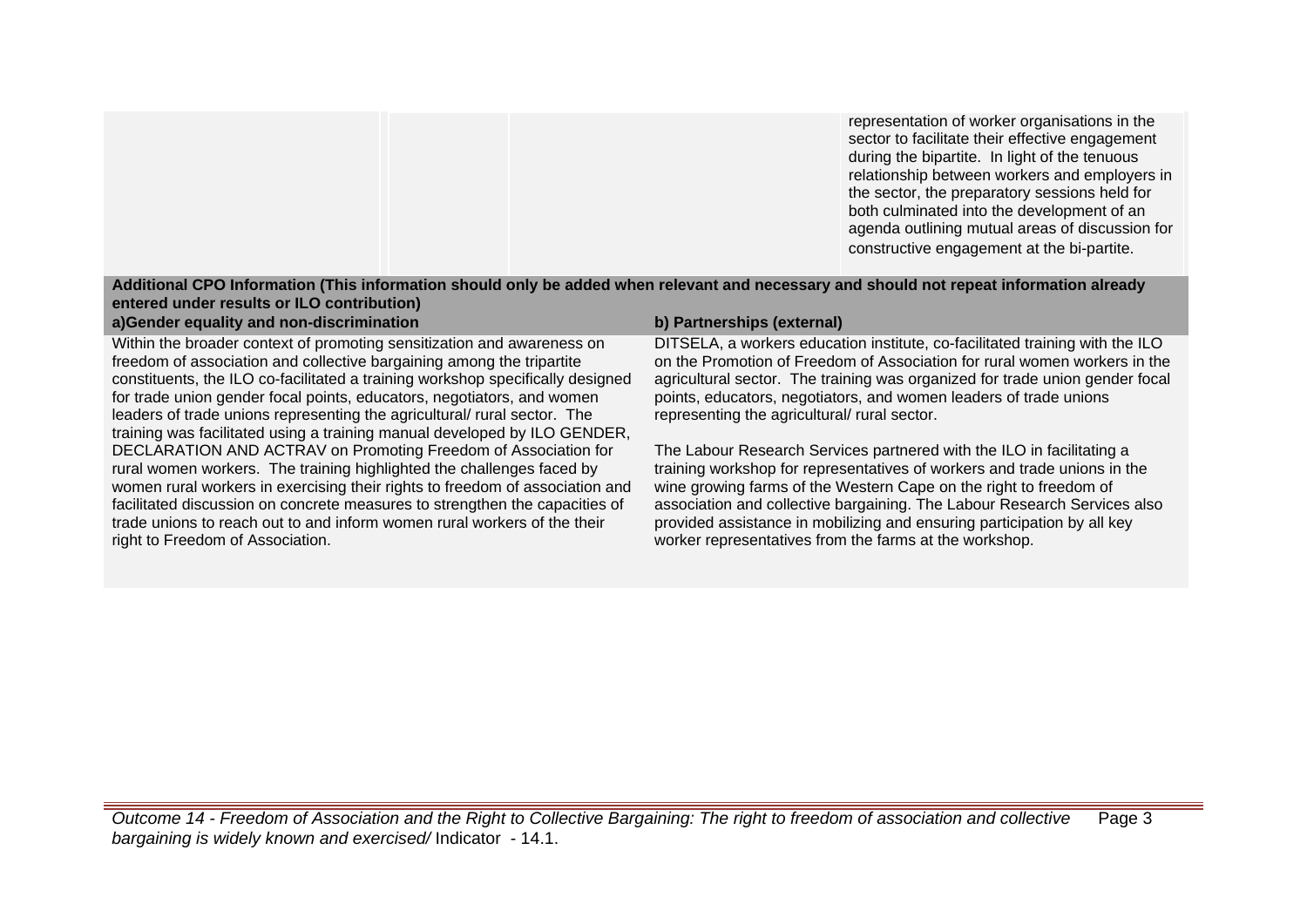#### **Swaziland/SWZ828**

Application of the right to freedom of association and collective bargaining strengthened

Since the High-Level Tripartite Mission that took place in October 2010 to examine how to assist the country in giving effect to the comments made by the two ILO Supervisory Bodies (Committee on the Application of Conventions and Recommendations (CEACR) and the Committee on Freedom of Association (CFA)) regarding Freedom of Association, Swaziland was placed under a Special Paragraph in 2011 and discussed in 2013 by the International Labour Conference Committee on the Application of Standards (CAS) at which time the Government was invited to accept a High-level Fact-finding mission on the outstanding issues that was to report to the CEACR by its meeting in November 2013. A number of legislative provisions have been found by the CEACR to be incompatible with the Freedom of Association principles further by ILO Convention No. 87. In the absence of any concrete progress achieved in this regard, the Government of Swaziland was convoked before the 2013 International Labour Conference (ILC) Committee on the Application of Standards (CAS). The CAS conclusions called for action to finalise the Industrial Relations Amendment Bill and ensure its adoption without delay so that the national social partners may be registered and recognized; to ensure the full participation of the TUCOSWA, the FSE and SBC in the tripartite structures and that they may fully exercise their rights under the Convention and the IRA; to ensure

The ILO provided technical assistance to Swaziland to strengthen its social dialogue mechanisms and its use of dialogue to promote government observance of fundamental rights and principles and freedoms at work. This largely took the form of training in social dialogue.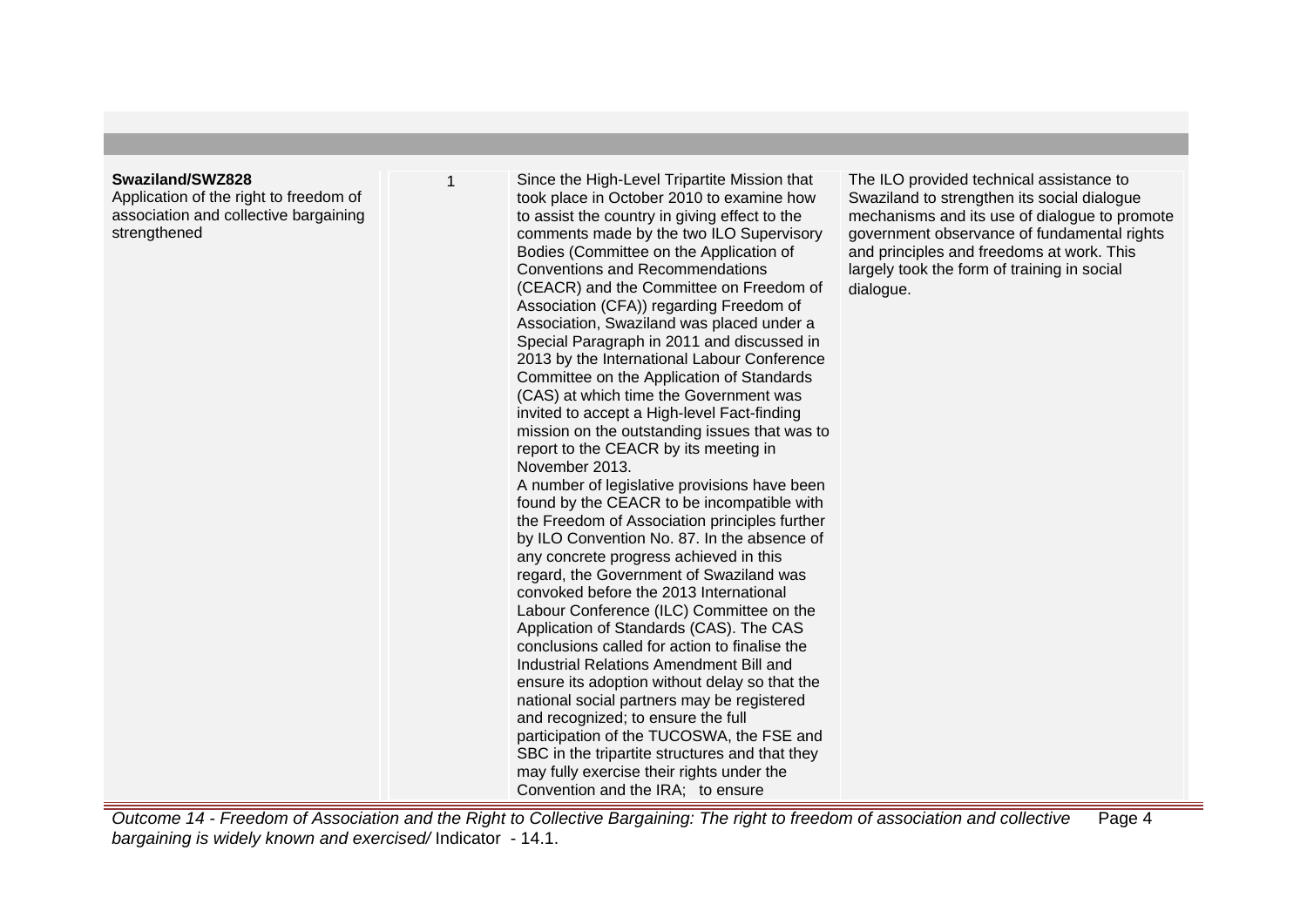| 3                                                                                                                                       | immediate, significant and concrete progress<br>on pending matters; and to ensure full<br>respect for the basic civil liberties of freedom<br>of expression and of assembly for all<br>workers' and employers' organizations.<br>The Swaziland government has finally                                                                                                                                                                                                                                                                                                                                                                                                                                                                                                         | The ILO has provided technical assistance with                                                                  |
|-----------------------------------------------------------------------------------------------------------------------------------------|-------------------------------------------------------------------------------------------------------------------------------------------------------------------------------------------------------------------------------------------------------------------------------------------------------------------------------------------------------------------------------------------------------------------------------------------------------------------------------------------------------------------------------------------------------------------------------------------------------------------------------------------------------------------------------------------------------------------------------------------------------------------------------|-----------------------------------------------------------------------------------------------------------------|
|                                                                                                                                         | relented and registered three federations to<br>operate lawfully in the country. These are the<br><b>Trade Union Congress of Swaziland</b><br>(TUCOSWA), Federation of the Swaziland<br>Business Community (FSBC) as well as the<br>Federation of the Swaziland Employers and<br>Chamber of Commerce (FSE&CC). The<br>registration of the federations will<br>operationalize the tripartite structures<br>following that they had been affected by the<br>non-registration of the federations since<br>October 2014, when they were banned.<br>These structures include the social dialogue<br>committee, the Labour Advisory Board (LAB),<br>Boards of Public Enterprises under the<br>ministry of labour, 18 wages councils and the<br>workmen's compensation medical board | in house specialist as well as external<br>consultants in the form of capacity building for<br>the federations. |
| Additional CPO Information (This information should only be added when relevant and necessary and should not repeat information already |                                                                                                                                                                                                                                                                                                                                                                                                                                                                                                                                                                                                                                                                                                                                                                               |                                                                                                                 |
| entered under results or ILO contribution)<br>a)Gender equality and non-discrimination                                                  | b) Partnerships (external)                                                                                                                                                                                                                                                                                                                                                                                                                                                                                                                                                                                                                                                                                                                                                    |                                                                                                                 |
|                                                                                                                                         |                                                                                                                                                                                                                                                                                                                                                                                                                                                                                                                                                                                                                                                                                                                                                                               | For attainment of this result, partnerships were formed with the Royal                                          |
|                                                                                                                                         | Swaziland Police, The Attorney Generals office.                                                                                                                                                                                                                                                                                                                                                                                                                                                                                                                                                                                                                                                                                                                               |                                                                                                                 |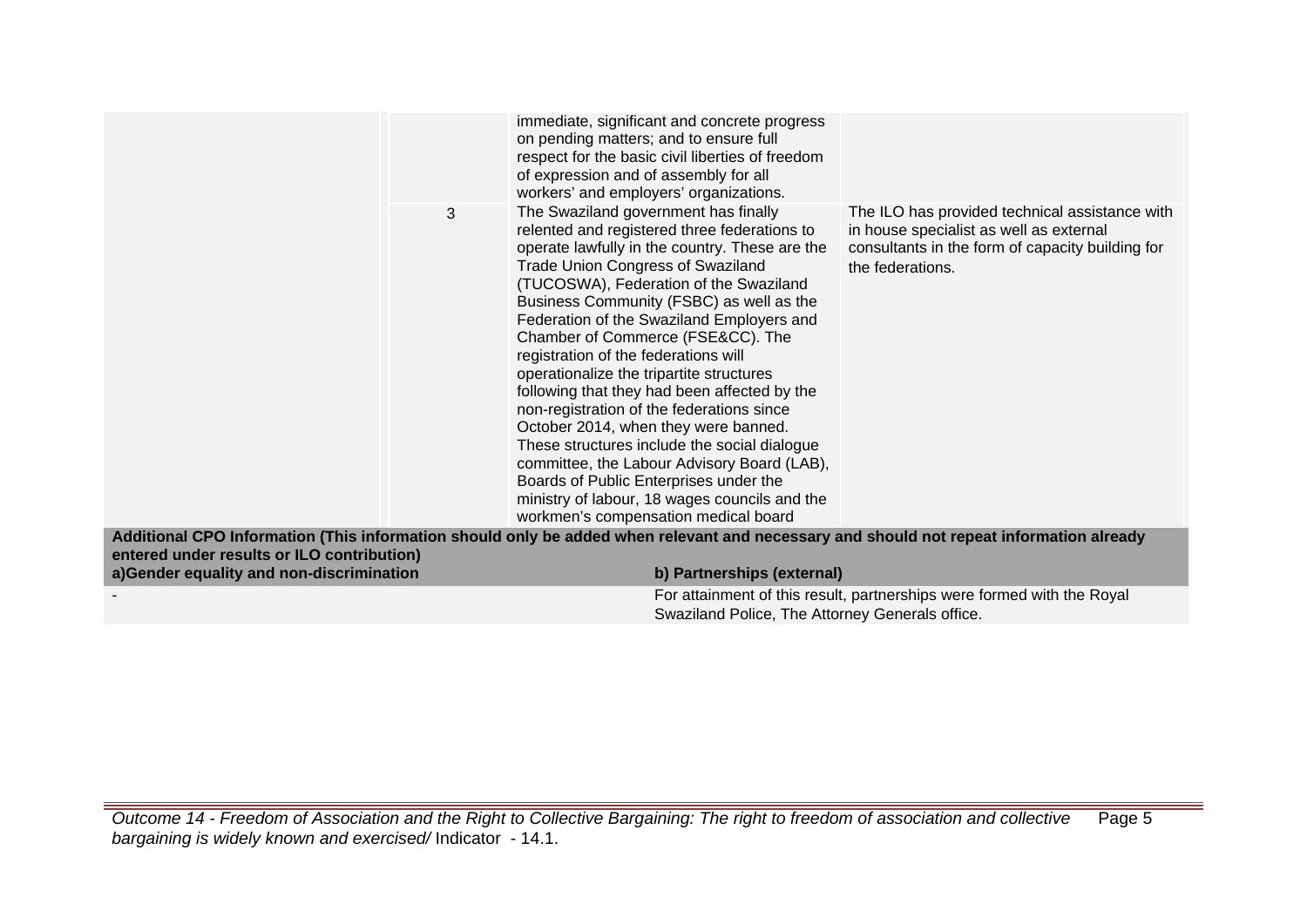#### **Asia and the Pacific**

#### **Myanmar/MMR102**

Sustained and deepened progress on Freedom of Association as foundation for sound social dialogue

1 A project on Promoting Freedom of Association and Social Dialogue was launched in September 2012 with support from the United States Department of State and Phase 2 of this project continues from October 2013 through January 2015 with funding from the Norwegian Government.

The project operates at multiple levels in order to:

• Ensure that national labour institutions (laws, regulations, labour administration and labour dispute settlement system) are in a better position to recognize, implement, and enforce fundamental rights at work;

• Ensure employers, their organizations and worker organisations have improved capacity and effectiveness in implementation of the Labour Organisation Law and the Settlement of Labour Disputes Law, and work together constructively on dispute resolution, collective bargaining, occupational safety and health, and building an industrial relations system based on respect, and

• Promote sound labour relations and Social Dialogue at an industry/sector, regional and national level.

As a direct result of the project, more than 2,000 employers, workers, their respective representative organizations, and government agencies at local, regional and national levels are aware of the principles of Freedom of Association and the Right to

More than 6500 participants (direct beneficiaries) were reached in 12 (of 14) Divisions and States such as Yangon, Mandalay, Nay Pyi Taw, Ayarwaddy, Bago, Magwe, Sagaing, Tanintharyi, Mon, Kayin, Shan, Rakhine as well as the Nay Pyi Taw Union Territory by 200 project activities (awareness raising, workshops, seminars, symposium, trainings and meetings).

Support to labour market institutions has been provided, including:

• 3 tripartite meetings held, and technical advice on reform of labour laws (OSH, Factories Act, Shops and Establishments Act, Labour Organization Law and Settlement of Labour Disputes Law), accompanying regulations, and other relevant subjects such as the salary slip and employment contract.

• More than 75 members of Conciliation Bodies and 40 members of Arbitration Bodies were trained on labour dispute resolution systems, including comparative systems.

• A sustainable training strategy was developed by the Factories and General Labour Laws Inspection Department with support from the Office, and labour inspectors underwent four weeks of intensive training using materials adapted from the ILO-ITC curriculum on "Building Modern and Effective Labour Inspection Systems".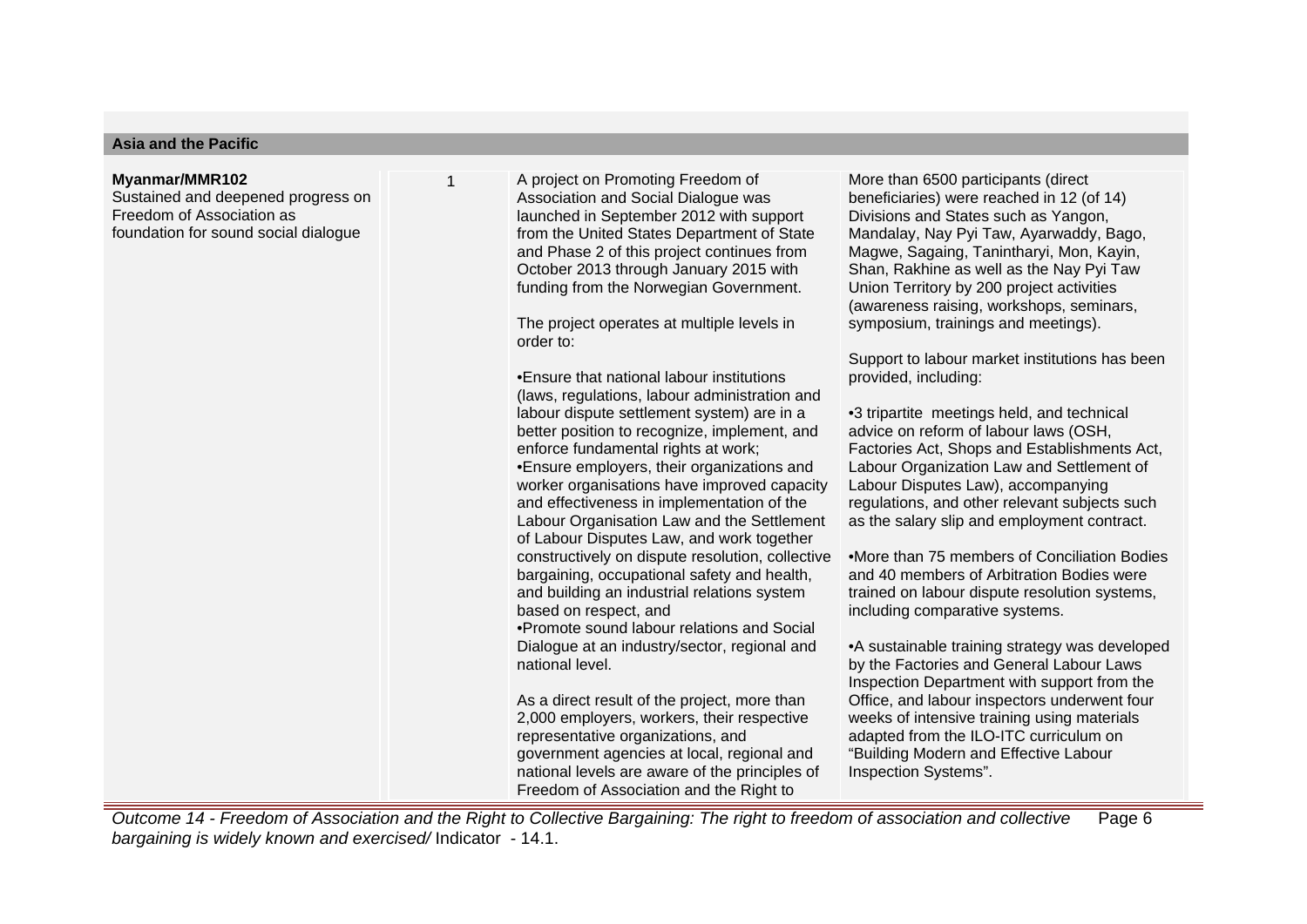|                         | Collective Bargaining, as well as the content,<br>rights and obligations arising from the Labour<br>Organization Law (2011) and the Settlement<br>of Labour Disputes Law (2012). Nearly 400<br>constituents and members of the public have<br>been trained and have committed to support<br>the spread of information on FoA and CB<br>principles within their communities.<br>Nearly 2,000 employers, managers and union<br>leaders at the enterprise and factory level<br>have gained skills on effective dialogue,<br>including collective bargaining and dispute<br>settlement. The project has also supported<br>labour organizations in their knowledge and<br>understanding of wages, to include minimum<br>wages, C. 87 and C. 98 as well as the ILO<br>supervisory system.<br>Sectoral and national social dialogue has<br>also been supported, with modest but<br>positive developments at both levels. A<br>National Tripartite Dialogue Forum has been<br>established as a body to address a wide<br>range of labour market issues from labour<br>law reforms to industrial relations issues.<br>Tripartite actors have also participated<br>together in a range of other national level<br>seminars and consultations, including<br>tripartite consultations on draft OSH laws, on<br>possible improvements to the Labour Organi | An Educators' Network was established, with<br>more than sixty (60) members with their own<br>skills and capacities developed to help deliver<br>trainings and promote the concepts of freedom<br>of association, social dialogue and sound<br>industrial relations.<br>Nearly 60,000 distinct pieces of training /<br>awareness-raising materials have been<br>produced and disseminated, on topics ranging<br>from negotiation skills and dispute resolution to<br>OSH, labour inspection and trade union<br>administration. A dedicated public Facebook<br>page (www.facebook.com/ilofoa) was set up as<br>part of the awareness-raising strategy, and is<br>currently followed by nearly 3,000 people from<br>within and outside Myanmar. A labour law<br>guide is being developed in an effort to assist<br>the parties in understanding the relevant labour<br>laws.<br>More than eighty (80) Bipartite Basic and Stage<br>2 workshops have been held for employers and<br>workers at enterprise level, introducing the new<br>laws, and building basic skills required for<br>workplace dialogue, negotiation and<br>problem-solving. Public "awareness raising"<br>workshops have introduced the concept of<br>FoA, the new laws, and a "partnership for<br>development" approach to over 2,000<br>individuals. A more in-depth Training of<br>Promoters programme created over 400<br>"champions" for pr |
|-------------------------|-----------------------------------------------------------------------------------------------------------------------------------------------------------------------------------------------------------------------------------------------------------------------------------------------------------------------------------------------------------------------------------------------------------------------------------------------------------------------------------------------------------------------------------------------------------------------------------------------------------------------------------------------------------------------------------------------------------------------------------------------------------------------------------------------------------------------------------------------------------------------------------------------------------------------------------------------------------------------------------------------------------------------------------------------------------------------------------------------------------------------------------------------------------------------------------------------------------------------------------------------------------------------------------------------------------------------------------------------|-------------------------------------------------------------------------------------------------------------------------------------------------------------------------------------------------------------------------------------------------------------------------------------------------------------------------------------------------------------------------------------------------------------------------------------------------------------------------------------------------------------------------------------------------------------------------------------------------------------------------------------------------------------------------------------------------------------------------------------------------------------------------------------------------------------------------------------------------------------------------------------------------------------------------------------------------------------------------------------------------------------------------------------------------------------------------------------------------------------------------------------------------------------------------------------------------------------------------------------------------------------------------------------------------------------------------------------------------------------------------------------------------------------------|
| $\overline{\mathbf{c}}$ | Convention No. 87 was ratified in 1955 and<br>the Labour Organization Law (2011) and<br>Settlement of Labour Disputes Law (2012)<br>were enacted in order to give effect to the                                                                                                                                                                                                                                                                                                                                                                                                                                                                                                                                                                                                                                                                                                                                                                                                                                                                                                                                                                                                                                                                                                                                                               | Continuous technical support to the tripartite<br>constituents on the (relatively new) concepts of<br>C.87 and C.98. The Office has encouraged the<br>Government to align its laws with both C. 87                                                                                                                                                                                                                                                                                                                                                                                                                                                                                                                                                                                                                                                                                                                                                                                                                                                                                                                                                                                                                                                                                                                                                                                                                |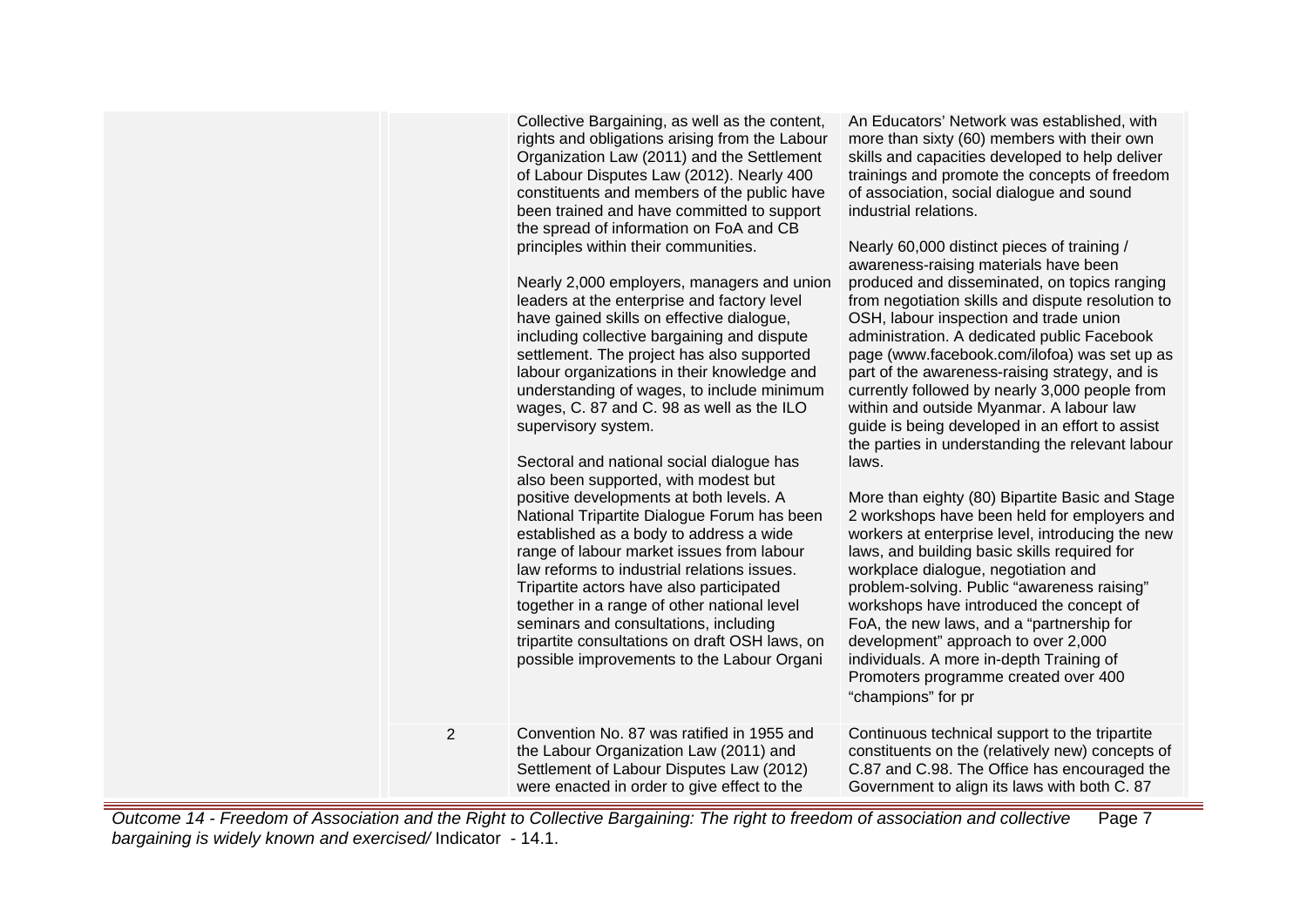|   | rights and obligations under the Convention<br>in 2012.<br>The concepts of Freedom of Association and<br>Collective Bargaining have been introduced,<br>through awareness-raising and training<br>events, to hundreds of union leaders,<br>employers and government officials.<br>Trade unions identified the ratification of C.<br>$98$ – and full compliance with C. 87 – as a<br>major priority which they presented in the<br>National Tripartite Dialogue on ILO's<br>Programme in Myanmar. (Dec, 2014)                                                                                                                                                                                                                                                                                                                                                                                                                                                                               | and C. 98 during the reform process, thereby<br>enabling them to ratify the latter, and ensuring<br>they will be less likely to have comments from<br>the CEACR regarding compliance with the<br>former.                                                                                                                                                                                                                                                                                                                                                                                                                                                                                                                                                                                |
|---|--------------------------------------------------------------------------------------------------------------------------------------------------------------------------------------------------------------------------------------------------------------------------------------------------------------------------------------------------------------------------------------------------------------------------------------------------------------------------------------------------------------------------------------------------------------------------------------------------------------------------------------------------------------------------------------------------------------------------------------------------------------------------------------------------------------------------------------------------------------------------------------------------------------------------------------------------------------------------------------------|-----------------------------------------------------------------------------------------------------------------------------------------------------------------------------------------------------------------------------------------------------------------------------------------------------------------------------------------------------------------------------------------------------------------------------------------------------------------------------------------------------------------------------------------------------------------------------------------------------------------------------------------------------------------------------------------------------------------------------------------------------------------------------------------|
| 4 | Since the Labour Organization Law entered<br>into force in 2012, the number of registered<br>labour organizations has grown steadily. As<br>at March 2015, there were 1,517 basic labour<br>organizations, 58 township labour<br>organizations and four labour federations (all<br>in the maritime sector), as well as 28 basic<br>employers' organizations, one township<br>employers' organization and one employers'<br>federation (maritime).<br>In 2014, the Government formally recognized<br>the as-yet unregistered national trade union<br>Federations for the purposes of social<br>dialogue on national policy issues. The<br>Government also informed the social partners<br>and the ILO of its desire to seek rapid<br>solutions to the registration of national-level<br>trade union organizations.<br>Since mid-2015 two additional national<br>sectoral Federations (AFFM, AFFM-IUF)<br>have been registered, as has one National<br>Trade Union Centre (CTUM). Today, the | The ILO has provided regular technical advice<br>and assistance to the Government in relation to<br>laws, policies and approaches to registration.<br>This advice, which drew from CEACR<br>comments, the CFA digest, addressed both ad<br>hoc, specific cases, as well as patterns that<br>were noted in the registration and independent<br>functioning of organizations. The Office<br>discussed with Ministry Officials at length<br>regarding the importance of recognizing their<br>national-level counterparts irrespective of<br>registration status. The Office provided a<br>written technical note to the Ministry of Labour<br>on the criteria for recognising national union<br>centres and facilitation of bilateral dialogue<br>between the government and trade unions. |

Outcome 14 - Freedom of Association and the Right to Collective Bargaining: The right to freedom of association and collective bargaining is widely known and exercised/ Indicator - 14.1. Page 8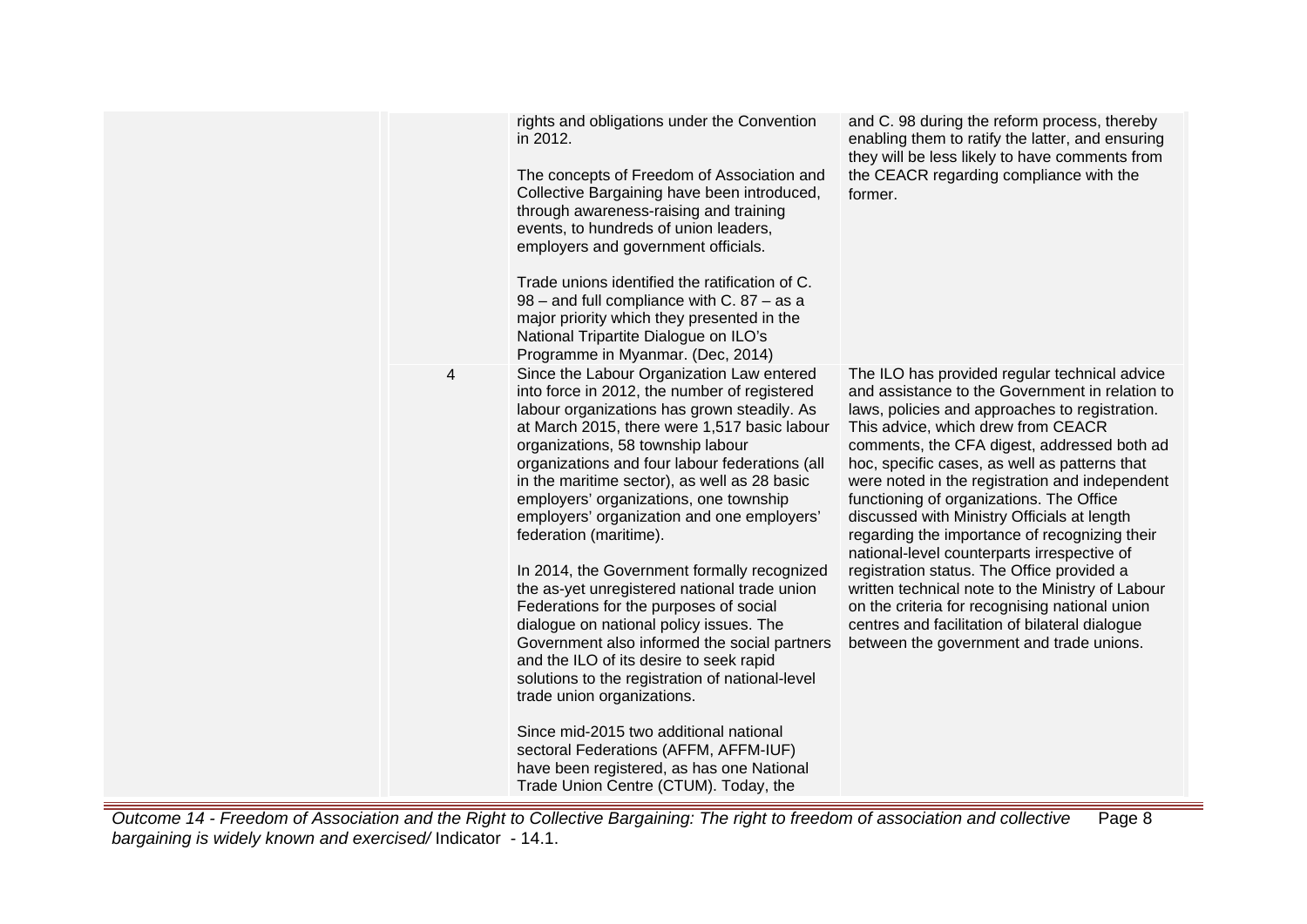|   | Government reports having registered more<br>than 1,700 labour organizations.<br>The Government has publicly committed to<br>review the Labour Organization Law, the<br>Settlement of Labour Disputes Law and their<br>accompanying Rules together with the social<br>partners and the ILO, and has established a<br>technical working group under the National<br>Tripartite Dialogue Forum to this end.                                                                                                                                                                                                                                                                              | The Office has encouraged the Government -<br>including through an official mission by the<br>Director of the International Labour Standards<br>Department – to review and revise the relevant<br>laws and regulations to align them with<br>Convention 87, taking into account the<br>guidance provided by the CEACR and<br>principles outlined in the CFA digest, and to<br>enable them to eventually ratify Convention 98.<br>The ILO is providing technical inputs (further<br>technical note / "Issues Paper" on possible<br>amendments to the laws / regulations as well<br>as specific notes focused on measures to<br>protect against anti-union discrimination,<br>specific language to strengthen provisions on<br>collective bargaining and comparative<br>experience in the establishment of labour court<br>systems), as well as regular technical and<br>financial assistance to the work of the technical<br>working group. |
|---|----------------------------------------------------------------------------------------------------------------------------------------------------------------------------------------------------------------------------------------------------------------------------------------------------------------------------------------------------------------------------------------------------------------------------------------------------------------------------------------------------------------------------------------------------------------------------------------------------------------------------------------------------------------------------------------|--------------------------------------------------------------------------------------------------------------------------------------------------------------------------------------------------------------------------------------------------------------------------------------------------------------------------------------------------------------------------------------------------------------------------------------------------------------------------------------------------------------------------------------------------------------------------------------------------------------------------------------------------------------------------------------------------------------------------------------------------------------------------------------------------------------------------------------------------------------------------------------------------------------------------------------------|
| 5 | From the outset, retaliation and discrimination<br>against union leaders was identified as a key<br>problem in the effective introduction and<br>evolution of sound industrial relations in<br>Myanmar. Protection against anti-union<br>discrimination was left to the Arbitration<br>Council, but the low penalties made<br>compliance a major issue. In early 2014, the<br>Ministry of Labour introduced a draft<br>amendment to the Settlement of Disputes<br>Law increasing the penalty for<br>non-compliance with an Arbitration Council<br>decision, to include the possibility of a prison<br>sentence of up to three months. The<br>amended law was promulgated in late 2014, | Stage 2 Bipartite training introduces the<br>principles and concepts of collective bargaining<br>and labour disputes settlement process in<br>workplace level to unions and employers. 258<br>Employers have also been separately<br>sensitised to the new concept through<br>"problem-solving" workshops.<br>Training on collective bargaining, collective<br>agreements, good faith principles and the role<br>of the public authority in promoting collective<br>bargaining was provided to more than 120<br>government officials in 2015. Outputs of these<br>workshops fed into the review of the Labour<br>Organization and Settlement of Labour                                                                                                                                                                                                                                                                                     |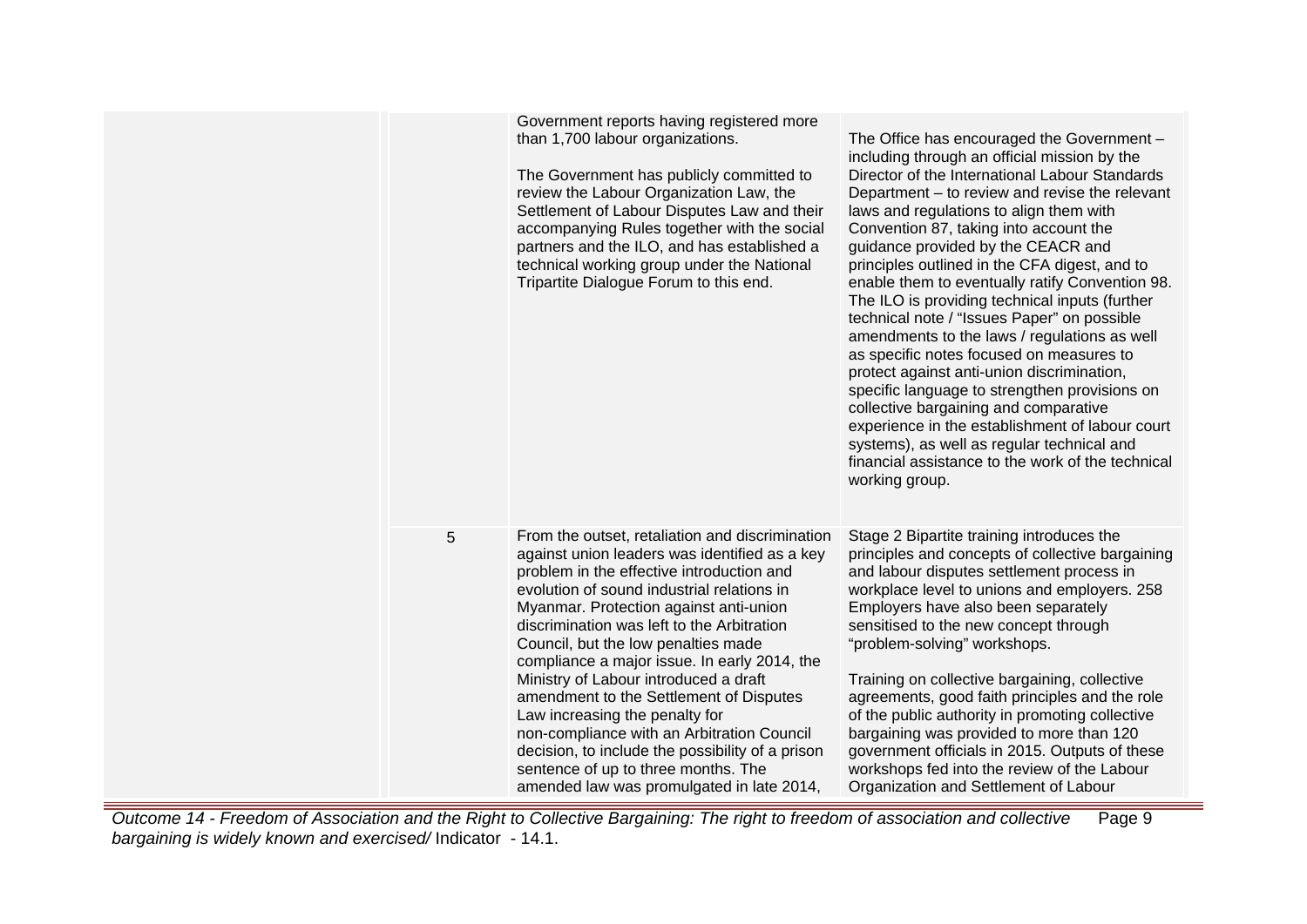with the monetary penalty increased but no provision for a prison sentence was included. Collective bargaining concepts have been progressively introduced to constituents. Unions, employers and senior officials of the Ministry of Labour Employment and Social Security are increasingly aware and understand their roles and responsibilities with respect to the development of collective bargaining in Myanmar.

Unions have identified the review and amendment of the Labour Organization Law and Settlement of Labour Disputes Law in line with C. 87 and C.98 as their first priority during the National Tripartite Dialogue on ILO's Programme in Myanmar. (Dec, 2014)

The review and possible revision of the Labour Organization Law, the Settlement of Labour Disputes Law and their accompanying Rules is expected to include possible measures to strengthen mechanisms and policies to promote and support the development of collective bargaining.

The Myanmar Garment Manufacturers Association (MGMA) has adopted a 10-year industry strategy (2015-2024) which includes specific reference to the promotion of social dialogue at all levels of the industry, and including specific reference to the development of collective bargaining. Under Strategic Objective 2.5, the MGMA has committed to, "Engage with Unions and other stakeholders to inform and keep MGMA members up-to-date through seminars on

#### Disputes Laws.

As mentioned above, the Office has prepared a technical note for discussion in the specifically looking at language to strengthen legal and regulatory provisions governing collective bargaining for the consideration of the technical working group established under the National Tripartite Dialogue Forum.

The Office has supported the development of the industry strategy, and is in the process of supporting a bipartite labour market strategy for the garment industry. ILO comments influenced the drafting of the strategy, to include the incorporation of appropriate language related to collective bargaining and social dialogue.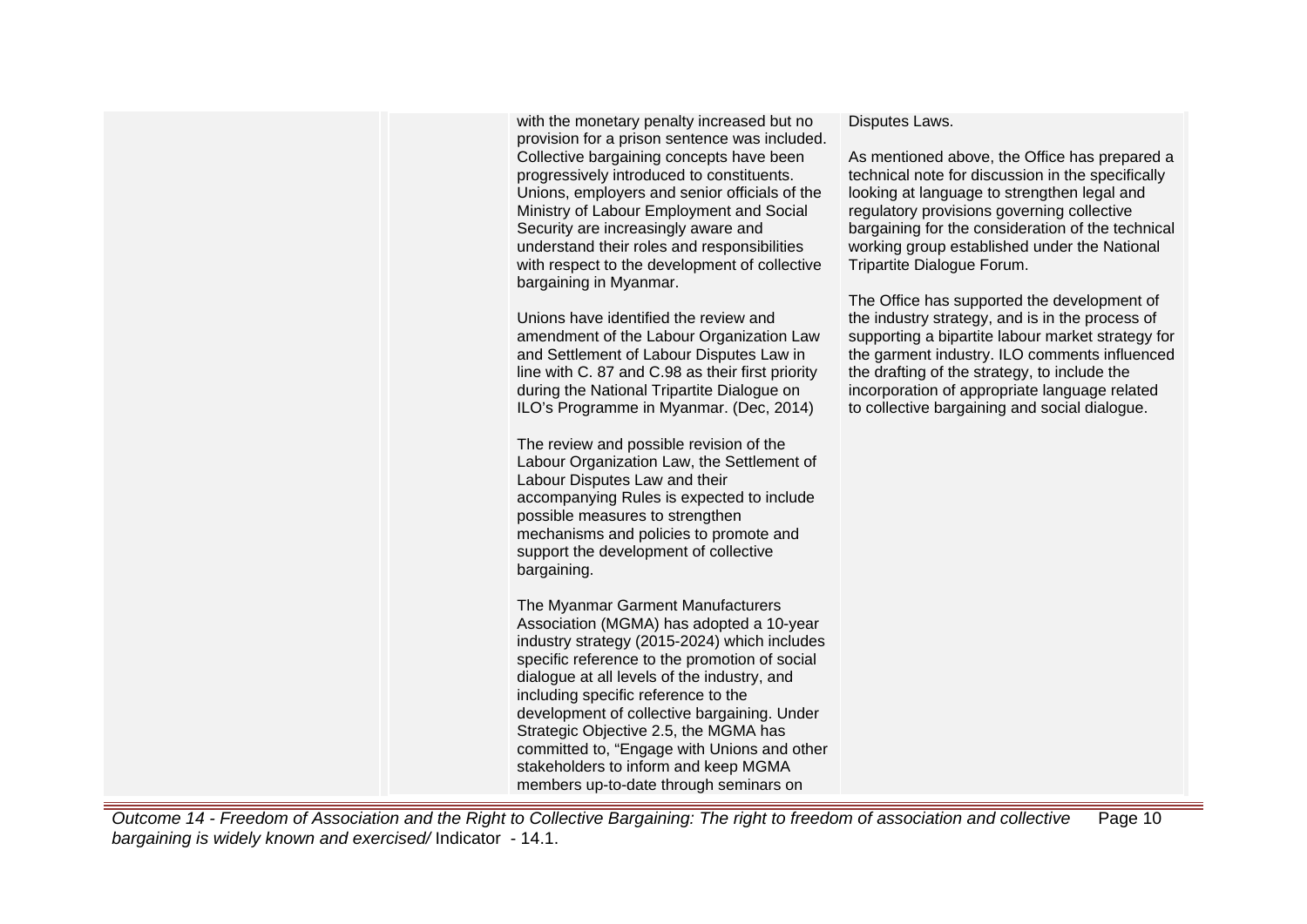|   | issues such as minimum wage, working<br>hours, collective bargaining, freedom of<br>association, discrimination plus<br>gender-related issues and training on<br>worker's rights and responsibilities." Similarly,<br>the MGMA code of conduct recognizes that,<br>"The workers' rights to establish and to join<br>work organizations of their own choosing<br>without previous authorization shall be<br>respected and the right to collective<br>bargaining shall be observed. The<br>Companies adopt an open and collaborative<br>at                                                                                                                                                                                                                                                                                                                                                                                                      |                                                                                                                                                                                                                                                                                                                                                                                                                                                                                                                                                                                                                                                                                                                                                                                                                                                                                                                                                                                                                |
|---|-----------------------------------------------------------------------------------------------------------------------------------------------------------------------------------------------------------------------------------------------------------------------------------------------------------------------------------------------------------------------------------------------------------------------------------------------------------------------------------------------------------------------------------------------------------------------------------------------------------------------------------------------------------------------------------------------------------------------------------------------------------------------------------------------------------------------------------------------------------------------------------------------------------------------------------------------|----------------------------------------------------------------------------------------------------------------------------------------------------------------------------------------------------------------------------------------------------------------------------------------------------------------------------------------------------------------------------------------------------------------------------------------------------------------------------------------------------------------------------------------------------------------------------------------------------------------------------------------------------------------------------------------------------------------------------------------------------------------------------------------------------------------------------------------------------------------------------------------------------------------------------------------------------------------------------------------------------------------|
| 6 | Collective bargaining concepts have been<br>progressively introduced to constituents.<br>Unions, employers and senior officials of the<br>Ministry of Labour Employment and Social<br>Security are increasingly aware and<br>understand their roles and responsibilities<br>with respect to the development of collective<br>bargaining in Myanmar.<br>Unions have identified the review and<br>amendment of the Labour Organization Law<br>and Settlement of Labour Disputes Law in<br>line with C. 87 and C.98 as their first priority<br>during the National Tripartite Dialogue on<br>ILO's Programme in Myanmar. (Dec, 2014)<br>The review and possible revision of the<br>Labour Organization Law, the Settlement of<br>Labour Disputes Law and their<br>accompanying Rules is expected to include<br>possible measures to strengthen<br>mechanisms and policies to promote and<br>support the development of collective<br>bargaining. | Stage 2 Bipartite training introduces the<br>principles and concepts of collective bargaining<br>and labour disputes settlement process in<br>workplace level to unions and employers. 258<br>Employers have also been separately<br>sensitised to the new concept through<br>"problem-solving" workshops.<br>Training on collective bargaining, collective<br>agreements, good faith principles and the role<br>of the public authority in promoting collective<br>bargaining was provided to more than 120<br>government officials in 2015. Outputs of these<br>workshops fed into the review of the Labour<br>Organization and Settlement of Labour<br>Disputes Laws.<br>As mentioned above, the Office has prepared a<br>technical note for discussion in the specifically<br>looking at language to strengthen legal and<br>regulatory provisions governing collective<br>bargaining for the consideration of the technical<br>working group established under the National<br>Tripartite Dialogue Forum. |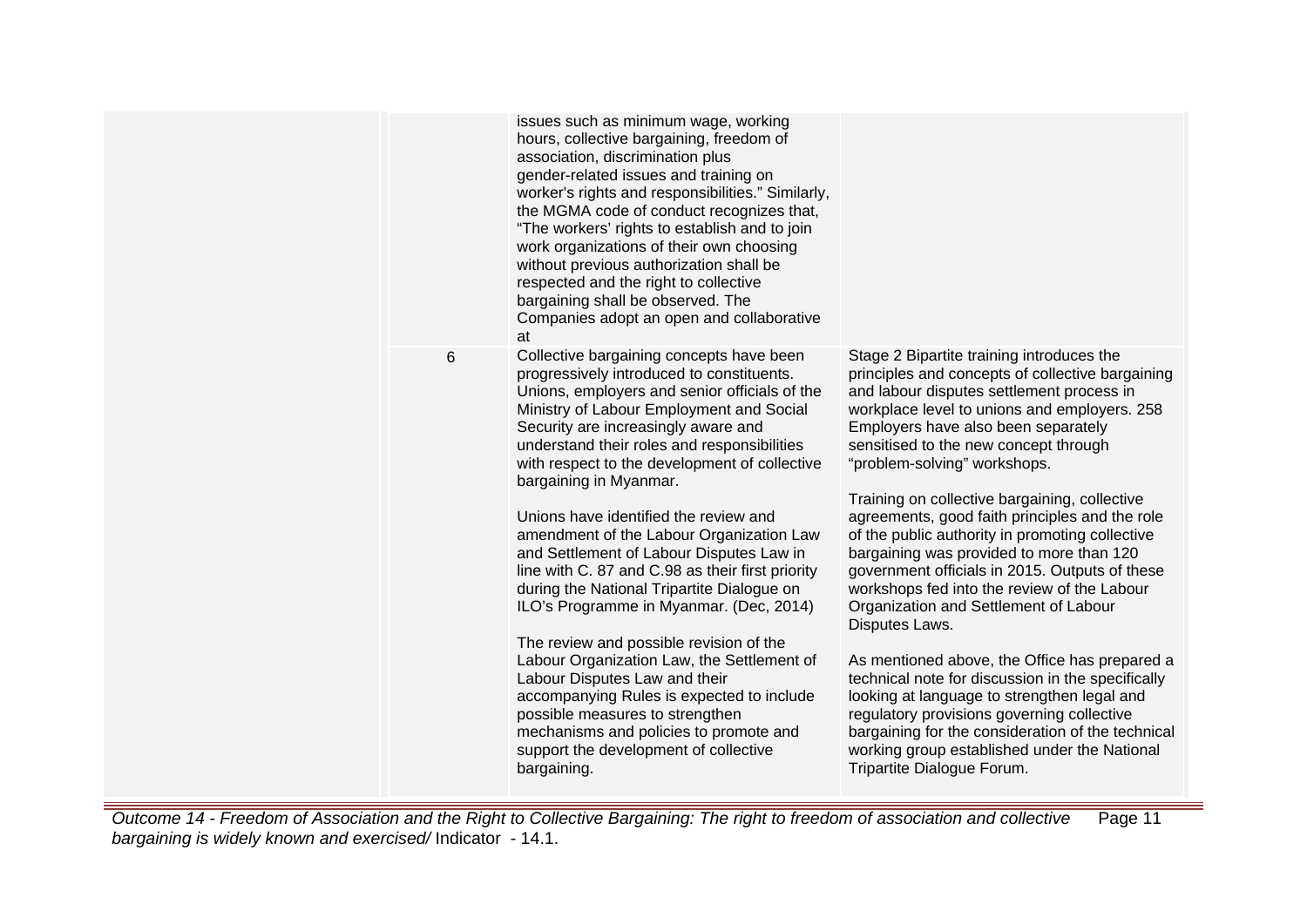The Myanmar Garment Manufacturers Association (MGMA) has adopted a 10-year industry strategy (2015-2024) which includes specific reference to the promotion of social dialogue at all levels of the industry, and including specific reference to the development of collective bargaining. Under Strategic Objective 2.5, the MGMA has committed to, "Engage with Unions and other stakeholders to inform and keep MGMA members up-to-date through seminars on issues such as minimum wage, working hours, collective bargaining, freedom of association, discrimination plus gender-related issues and training on worker's rights and responsibilities." Similarly, the MGMA code of conduct recognizes that, "The workers' rights to establish and to join work organizations of their own choosing without previous authorization shall be respected and the right to collective bargaining shall be observed. The Companies adopt an open and collaborative attitude towards the activities of trade unions. Workers' representatives shall be protected against acts of anti-union discrimination in respect of their employment and shall be allowed to carry out their representative functions in the workplace according to national law. The exercise of these rights will neither be subject to retaliation nor impeded."

The Office has supported the development of the industry strategy, and is in the process of supporting a bipartite labour market strategy for the garment industry. ILO comments influenced the drafting of the strategy, to include the incorporation of appropriate language related to collective bargaining and social dialogue.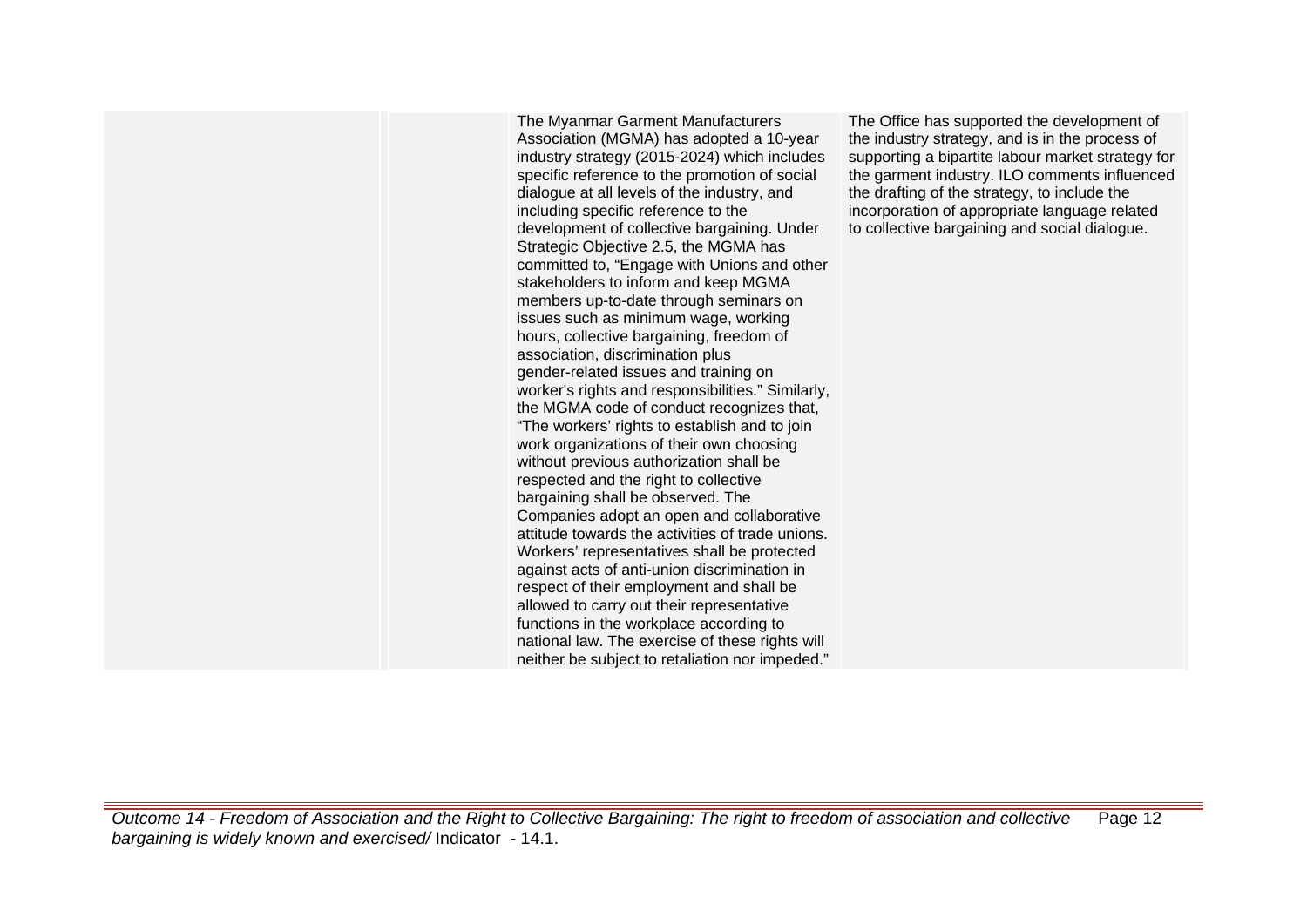| Philippines/PHL129<br>Improved application of basic rights<br>on freedom of association and the<br>right to collective bargaining |   | - ECOP has institutionalized the conduct of<br>awareness raising and training programmes<br>on collective bargaining and social dialogue<br>for potential and existing members since<br>August 2014. As a result:<br>•80 enterprise-based action plans to promote<br>social dialogue formulated by both current<br>and potential ECOP members (56<br>enterprise-based action plans to promote<br>social dialogue formulated by both current<br>and potential ECOP members in Cebu,<br>Davao and Naga)<br>-At least 12 workers' organizations at the<br>national and local union levels, are in the<br>process of implementing their respective<br>action plans to organize more young workers<br>and mainstream youth participation in union<br>activities, specifically in union organizing,<br>collective bargaining and other forms of<br>social dialogue at the workplace. | - The ILO supported the development and<br>implementation of the training programmes<br>promoting freedom of association and<br>collective bargaining through social dialogue,<br>which ECOP has institutionalized. The first was<br>a Trainers Training on Promoting Social<br>Dialogue and Collective Bargaining, with 36<br>employer representatives. The second was a<br>training programme on Labour Law<br>Compliance Through Social Dialogue with 68<br>employer representatives from micro, small<br>and medium scale enterprises.<br>-These action plans were developed by youth<br>leaders from different workers' organizations in<br>a series of Basic Leadership Trainings<br>targeting 83 young trade unionists (43 males<br>and 40 females). The programme was aimed at<br>raising awareness among young and potential<br>trade union leaders on freedom of association<br>and collective bargaining principles, in national<br>law and practice, and how to operationalize<br>protection of these rights as a core union<br>service. |
|-----------------------------------------------------------------------------------------------------------------------------------|---|--------------------------------------------------------------------------------------------------------------------------------------------------------------------------------------------------------------------------------------------------------------------------------------------------------------------------------------------------------------------------------------------------------------------------------------------------------------------------------------------------------------------------------------------------------------------------------------------------------------------------------------------------------------------------------------------------------------------------------------------------------------------------------------------------------------------------------------------------------------------------------|------------------------------------------------------------------------------------------------------------------------------------------------------------------------------------------------------------------------------------------------------------------------------------------------------------------------------------------------------------------------------------------------------------------------------------------------------------------------------------------------------------------------------------------------------------------------------------------------------------------------------------------------------------------------------------------------------------------------------------------------------------------------------------------------------------------------------------------------------------------------------------------------------------------------------------------------------------------------------------------------------------------------------------------------------|
|                                                                                                                                   | 3 | Progress in the measures taken by key<br>government institutions and tripartite<br>constituents to promote observance of the<br>fundamental civil liberties of trade unionists,<br>including speedy and impartial prosecution of<br>labor related cases are the following:                                                                                                                                                                                                                                                                                                                                                                                                                                                                                                                                                                                                     | - In 2014, the ILO conducted area-wide<br>orientation training in Luzon, Visayas and<br>Mindanao for 200 uniformed personnel on<br>freedom of association, collective bargaining<br>and civil liberties of trade unionists. Participants<br>in these orientations re-echoed the training as<br>part of their re-entry plans.                                                                                                                                                                                                                                                                                                                                                                                                                                                                                                                                                                                                                                                                                                                         |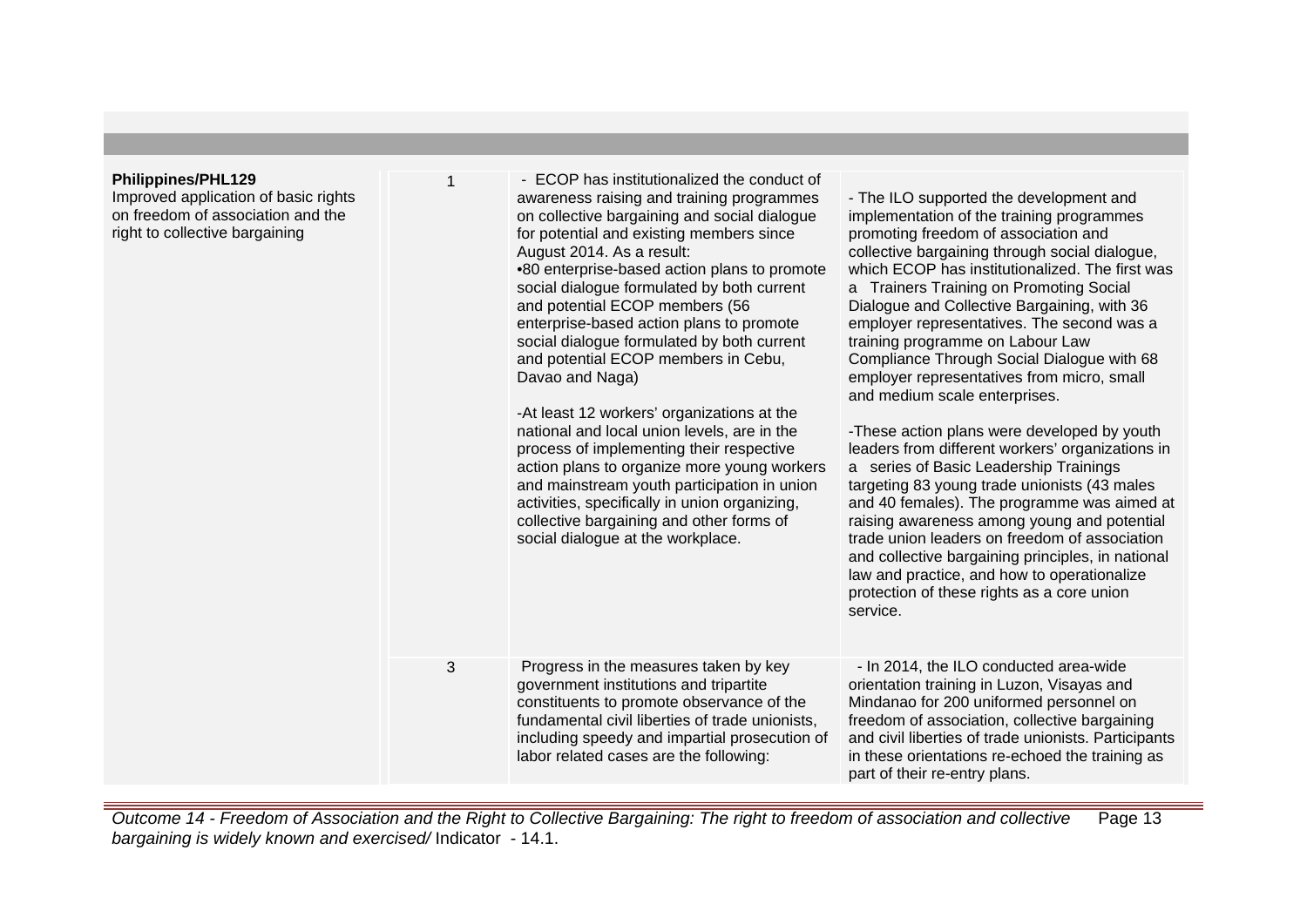|   | - To address harassment and targeting of<br>trade unions and undue intervention of<br>uniformed personnel in legitimate union<br>activities, the AFP in coordination with at<br>least two DOLE Regional Offices, starting in<br>2014 to organize orientations on workers'<br>rights to freedom of association and collective<br>bargaining and civil liberties of trade unionists<br>for uniformed personnel.<br>To ensure more effective and efficient<br>internal and external coordination between<br>national and regional tripartite monitoring<br>bodies that validate labor related grave<br>violations of human rights and civil liberties,<br>the National Tripartite Industrial Peace<br>Council (NTIPC) has recently approved a set<br>of harmonized guidelines.<br>- To address weak evidence gathering and<br>lack of witnesses on labor related violations | -The ILO workshop for 58 representatives from<br>Regional and National Tripartite Monitoring<br>Bodies, police and the military in 2014,<br>produced refinements on the then proposed<br><b>Operational Guidelines.</b><br>- The ILO supported a capacity building<br>workshop for tripartite monitoring bodies, AO<br>35 TWG and field teams in 2015, that served<br>as platform for identifying possible areas of<br>collaboration between prosecutors,<br>investigators and workers' organizations to<br>ensure effective and efficient case building on<br>such cases |
|---|--------------------------------------------------------------------------------------------------------------------------------------------------------------------------------------------------------------------------------------------------------------------------------------------------------------------------------------------------------------------------------------------------------------------------------------------------------------------------------------------------------------------------------------------------------------------------------------------------------------------------------------------------------------------------------------------------------------------------------------------------------------------------------------------------------------------------------------------------------------------------|---------------------------------------------------------------------------------------------------------------------------------------------------------------------------------------------------------------------------------------------------------------------------------------------------------------------------------------------------------------------------------------------------------------------------------------------------------------------------------------------------------------------------------------------------------------------------|
|   | of human rights and civil liberties, the<br>Technical Working Group on the Inter Agency<br>Committee on Extra Legal Killings, Enforced<br>Disappearances, Torture and Other Grave<br>Violations of the Right to Life, Liberty,<br>Security of Persons (TWG on AO 35) is<br>currently reviewing a set of recommendations<br>from tripartite constituents, key government<br>bodies, police, investigators and prosecutors<br>on how to support effective and efficient<br>case building and prosecution of such cases.                                                                                                                                                                                                                                                                                                                                                    |                                                                                                                                                                                                                                                                                                                                                                                                                                                                                                                                                                           |
| 6 | Progress made towards a tripartite adoption<br>of proposed collective bargaining and labor<br>relations reforms based on a more objective<br>and comprehensive analysis of inputs from<br>national, regional and industry stakeholders                                                                                                                                                                                                                                                                                                                                                                                                                                                                                                                                                                                                                                   | - A key reference of tripartite partners in the<br>ongoing review of collective bargaining and<br>labor relations reforms is a strategy paper<br>which was developed with the technical<br>support of the ILO in 2015. The ILO also                                                                                                                                                                                                                                                                                                                                       |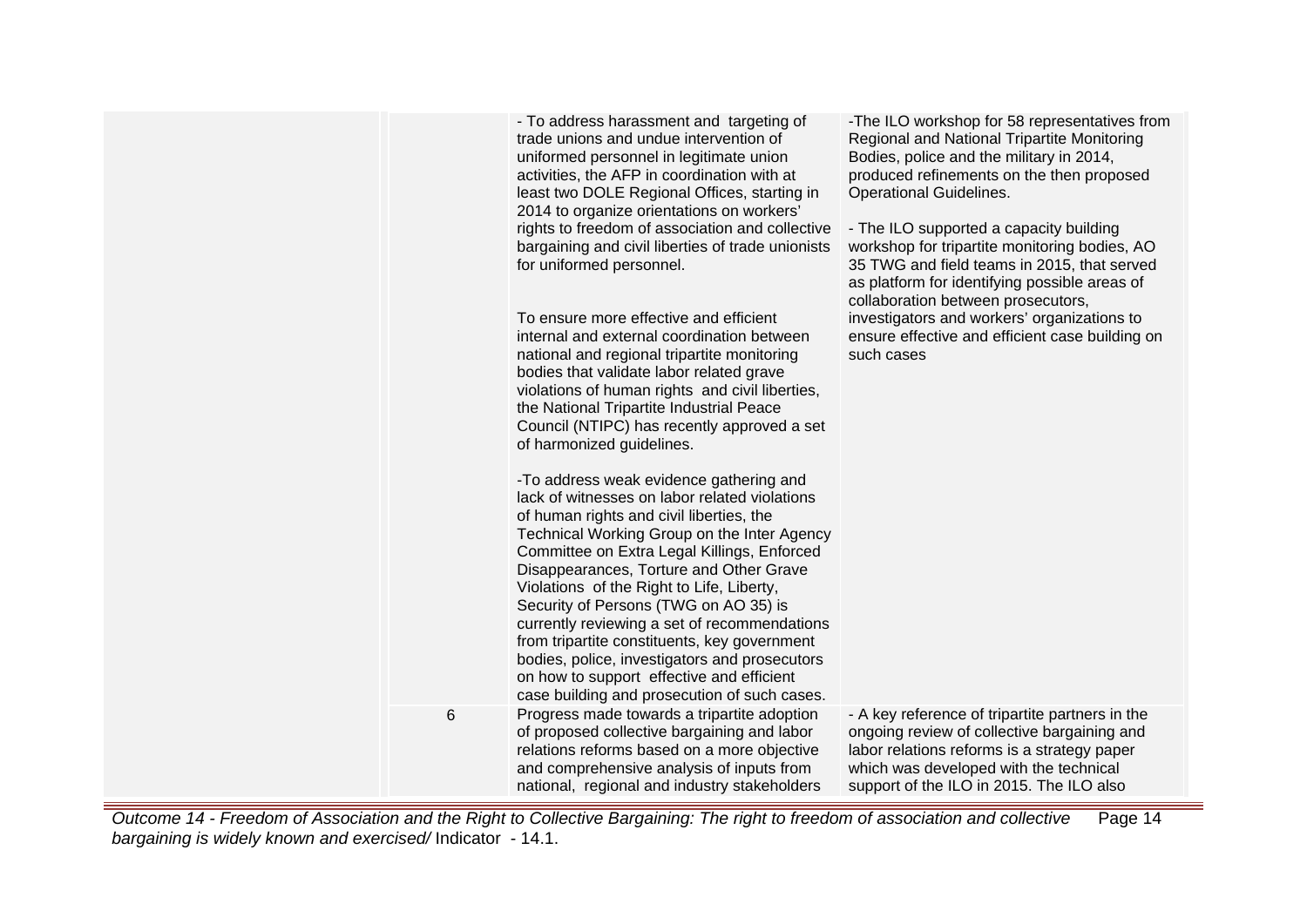supported two national consultations starting 2014, which provided a venue to gather inputs from tripartite stakeholders at the national, regional and industry levels.

| entered under results or ILO contribution)                                                                                                                                                                                                                                                                                                                                                           |                                                                                                                                                                                                                                                                                                                                                                                                                                                                                                                                                                                                                                                                                                                                                                                                                                                                                                                                                                                                                                                                                                                                                                                                                           |
|------------------------------------------------------------------------------------------------------------------------------------------------------------------------------------------------------------------------------------------------------------------------------------------------------------------------------------------------------------------------------------------------------|---------------------------------------------------------------------------------------------------------------------------------------------------------------------------------------------------------------------------------------------------------------------------------------------------------------------------------------------------------------------------------------------------------------------------------------------------------------------------------------------------------------------------------------------------------------------------------------------------------------------------------------------------------------------------------------------------------------------------------------------------------------------------------------------------------------------------------------------------------------------------------------------------------------------------------------------------------------------------------------------------------------------------------------------------------------------------------------------------------------------------------------------------------------------------------------------------------------------------|
| a)Gender equality and non-discrimination                                                                                                                                                                                                                                                                                                                                                             | b) Partnerships (external)                                                                                                                                                                                                                                                                                                                                                                                                                                                                                                                                                                                                                                                                                                                                                                                                                                                                                                                                                                                                                                                                                                                                                                                                |
| - Although ensuring gender equality in a majority of activities under this<br>Outcome was difficult, since the ILO had to work with existing structures<br>which already had identified members, the ILO ensured equality in<br>representation among participants of the series of Basic Trade Union<br>Leadership Trainings for new and potential trade unionists, with 43 males<br>and 40 females. | Work on the abovementioned interventions were covered by projects on<br>freedom of association and right to collective bargaining (FOA CB) funded<br>by the United States Department of State (USDOS), Norway and the<br>Swedish International Development Agency (SIDA).<br>Through DOLE, worked with the Philippine National Police (PNP) and the<br>Armed Forces of the Philippines (AFP) on the conduct of regional<br>orientations for security personnel. . Also, through DOLE, the, the ILO has<br>worked with other government bodies involved in the investigation and<br>prosecution of alleged labor related grave human rights cases. These<br>government bodies include the<br>- Department of Justice (DoJ)<br>- Commission on Human Rights (CHR)<br>- National Bureau of Investigation (NBI)<br>- Department of National Defense (DND)<br>- Department of Interior and Local Government (DILG)<br>- Office of the Presidential Adviser on the Peace Process (OPAPP)<br>The ILO has also closely been working with all employers and workers'<br>organizations at the National Industrial Peace Council (NTIPC) in the<br>conduct of consultations on collective bargaining and labor relations<br>reforms. |

**Additional CPO Information (This information should only be added when relevant and necessary and should not repeat information already**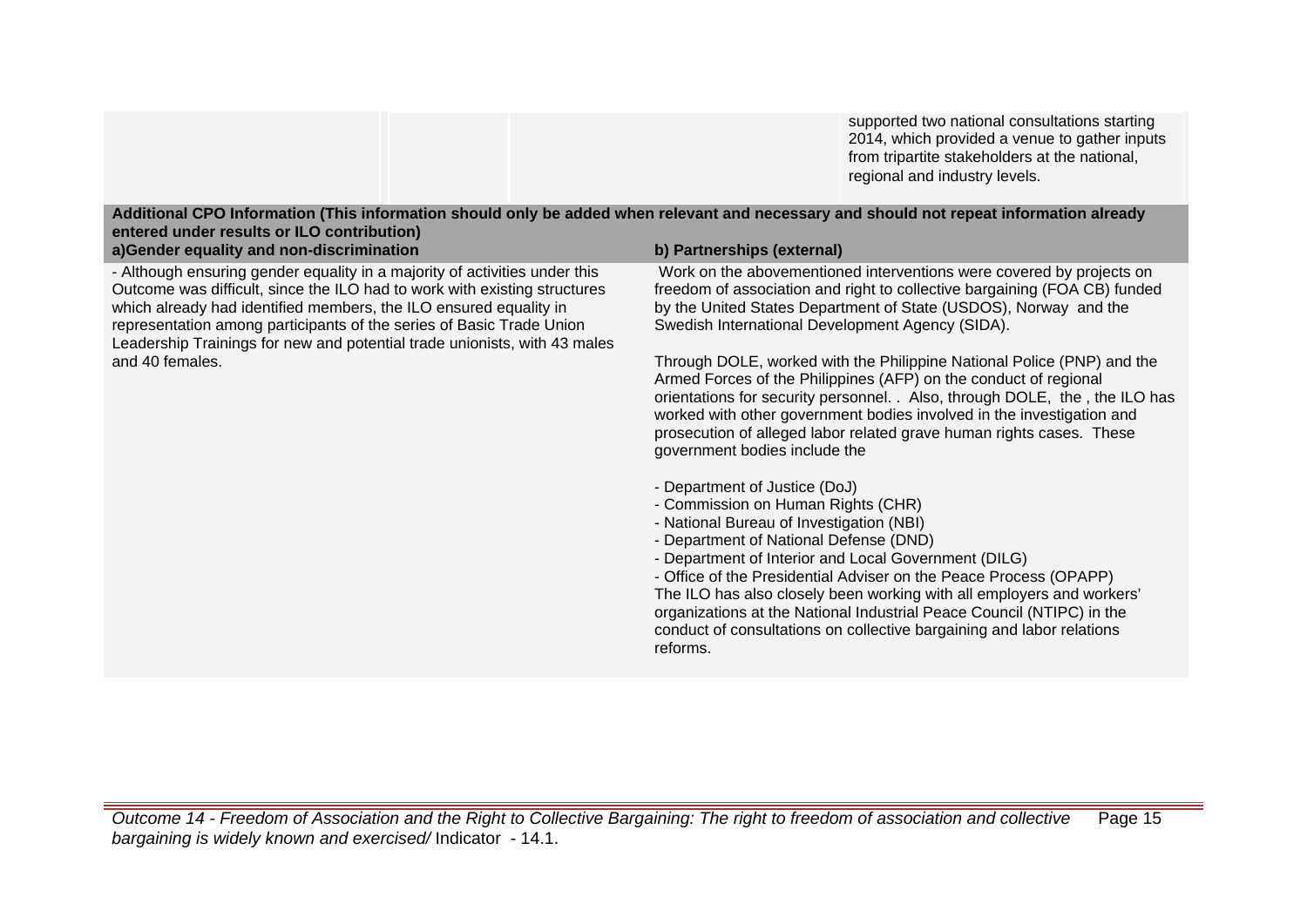| Sri Lanka/LKA104<br>Improved tripartite cooperation to<br>achieve job security, productivity and<br>competitiveness |   | Three Collective Agreements have been<br>revised of which one is in the Free Trade<br>Zones (FTZ) whilst the other two have Board<br>of Investment Status that are governed by<br>rules and regulations similar to FTZ based<br>workplaces.                                                                                                                                                                  | ILO provided technical support for awareness<br>raising workshops on FOACB o reach out to<br>Trade Unions (TU's) and employers in the<br>Free Trade Zone (FTZs).                                                                                                     |
|---------------------------------------------------------------------------------------------------------------------|---|--------------------------------------------------------------------------------------------------------------------------------------------------------------------------------------------------------------------------------------------------------------------------------------------------------------------------------------------------------------------------------------------------------------|----------------------------------------------------------------------------------------------------------------------------------------------------------------------------------------------------------------------------------------------------------------------|
|                                                                                                                     | 3 | A few TUs have improved access to FTZ<br>workers, particularly for the Free Trade Zone<br>General Service Employees Union who now<br>use the Facilitation Centres set up for<br>meeting with workers to discuss trade union<br>related issues and challenges pertaining to<br>ensuring workers' rights in the FTZs.                                                                                          | ILO provided technical support to promote<br>social dialogue, freedom of association and<br>collective bargaining in the (Free Trade Zone)<br>FTZs and the Ready-made garment sector<br>(RMG) to conduct pocket meetings, develop<br>material and convene workshops. |
|                                                                                                                     | 4 | Capacity of 33 Labour Tribunal Presidents<br>enhanced on International Labour Standards<br>(ILS), specifically ILO C 87 & C 98 on<br>FOACB and ILO C 100 and C 111 on equality<br>and non-discrimination including sexual<br>harassment in the workplace, to ensure<br>translation of law into practice in the labour<br>courts. Support to the Ministry of Labour to<br>review labour laws and regulations. | ILO provided support for two fellowships on<br>International Labour Standards for Judges and<br>Legal Educators conducted in June 2015.                                                                                                                              |

**Additional CPO Information (This information should only be added when relevant and necessary and should not repeat information already entered under results or ILO contribution)**

| a) Gender equality and non-discrimination                                   | b) Partnerships (external)                                            |
|-----------------------------------------------------------------------------|-----------------------------------------------------------------------|
| - Non-discrimination, Gender equality and prevention of sexual harassment   | MAS (pvt) Ltd, (RMG sector large scale enterprises): Free Trade Zone  |
| in the workplace have been mainstreamed into all awareness raising and      | General Services Employees Union, the Progress Union, the Commercial  |
| capacity building programmes supported by the ILO. These interventions      | and Industrial Workers Union and the National Trade Union Federation. |
| cover over 10 workshops that focussed on issues such as women's             |                                                                       |
| leadership in TU's to promote FOACB and challenges such as sexual           |                                                                       |
| harassment in the workplace reaching out to at least 2,000 young workers in |                                                                       |
| the FTZs of whom at least 50% were female; two workshops reaching over      |                                                                       |
| 60 participants of whom at least 50% were women, were dedicated to          |                                                                       |
| gender, and covered topics such as gender disaggregated information         |                                                                       |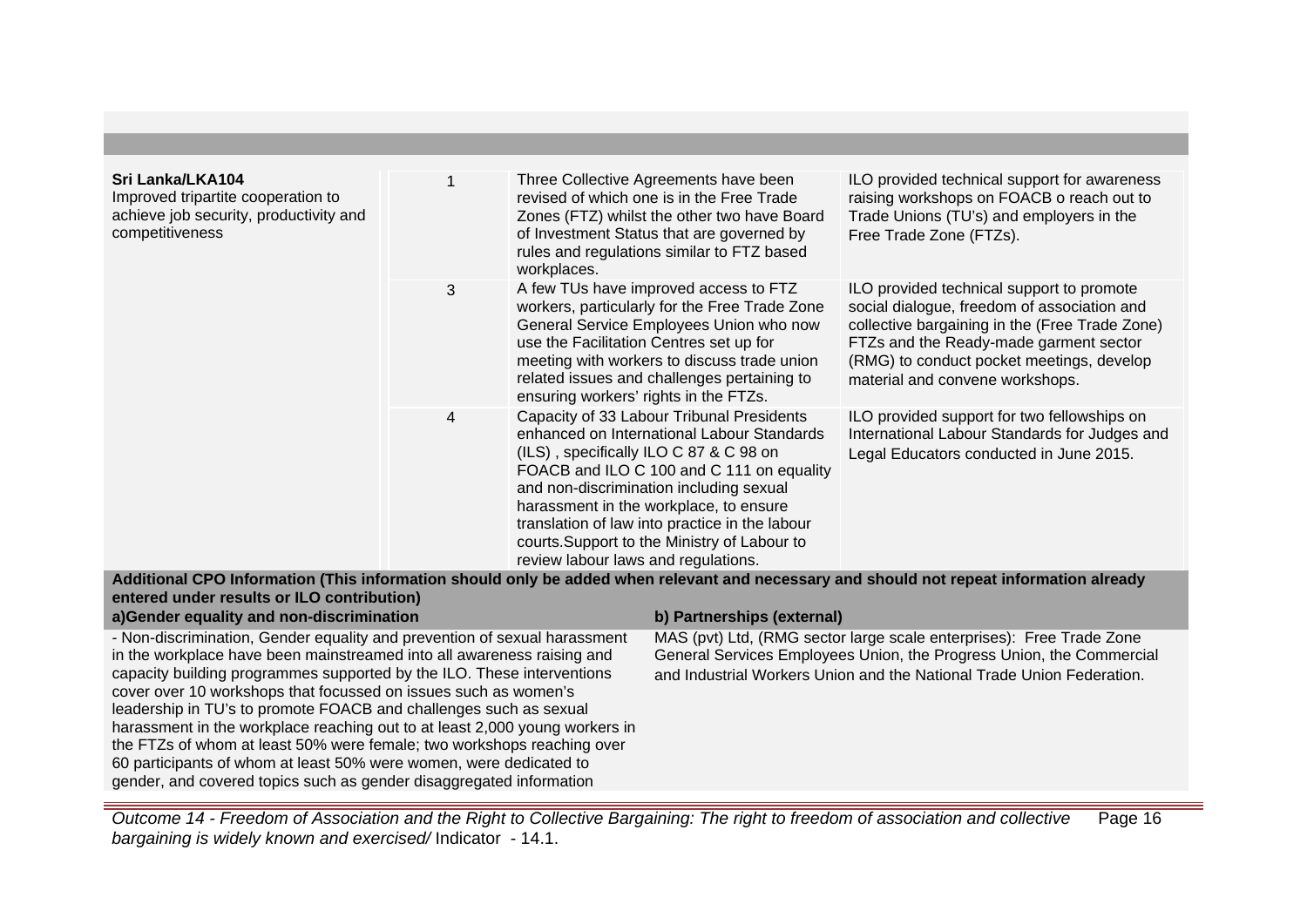collection, collation and analysis, gender mainstreaming, sexual harassment in the workplace, equality and equity for realising decent work in June 2015.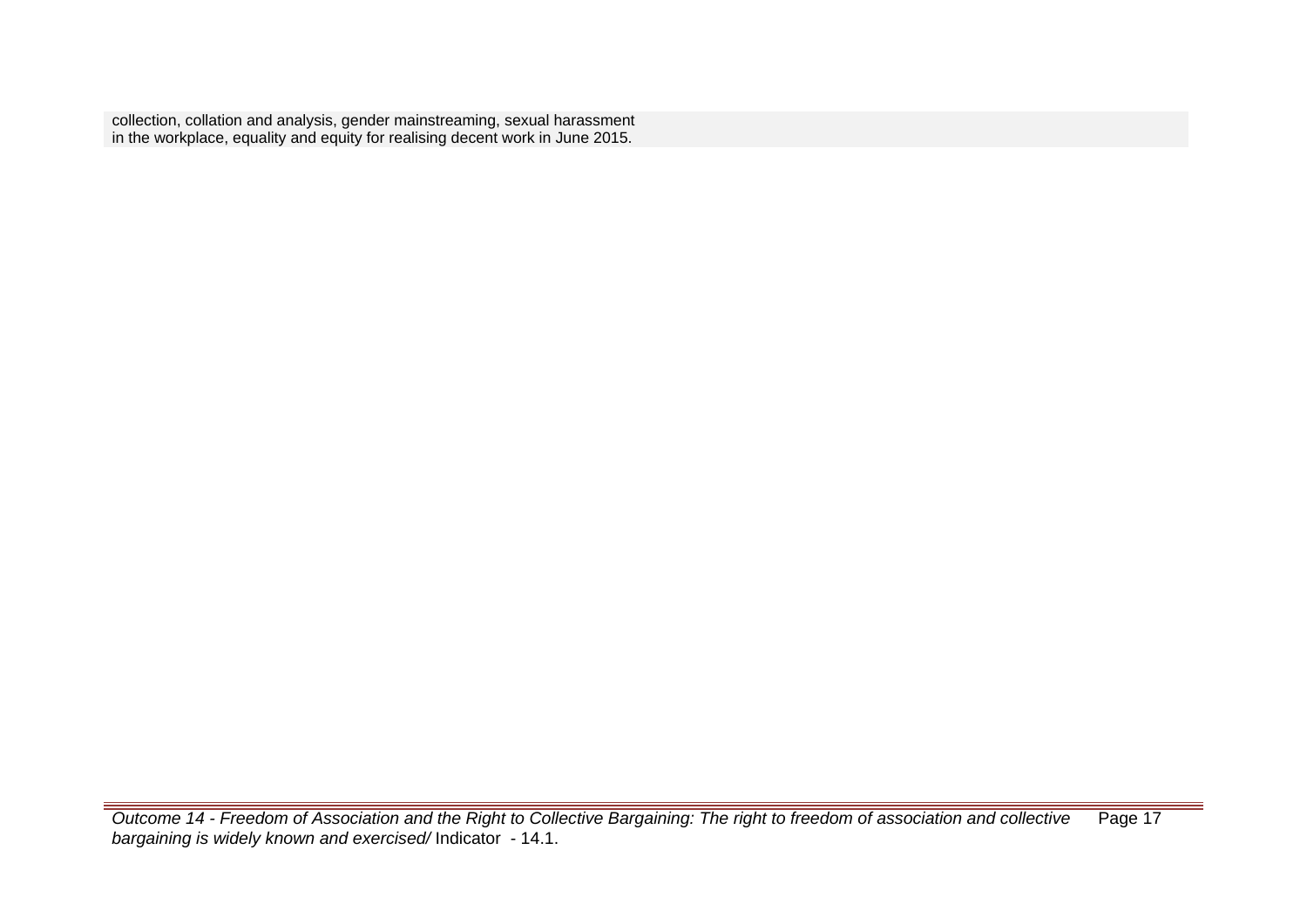| <b>Europe and Central Asia</b>                                                                           |   |                                                                                                                                                                                                                                                                                                                                                                                         |                                                                                                                                                                                                                                                                                                                                                                                                                                                                                    |
|----------------------------------------------------------------------------------------------------------|---|-----------------------------------------------------------------------------------------------------------------------------------------------------------------------------------------------------------------------------------------------------------------------------------------------------------------------------------------------------------------------------------------|------------------------------------------------------------------------------------------------------------------------------------------------------------------------------------------------------------------------------------------------------------------------------------------------------------------------------------------------------------------------------------------------------------------------------------------------------------------------------------|
| Georgia/GEO102<br>Right to freedom of association and<br>collective bargaining is known and<br>exercised | 5 | The Georgian court system is more<br>knowledgeable about the labour legislation<br>and the judicial use of ILS and it is reflected<br>in number of court decisions concerning<br>anti-union discrimination. The mechanism of<br>collective labour disputes mediation,<br>enshrined in the revised Labour Code of<br>2013 has been utilised to settle a number of<br>high profile cases. | The ILO provided training to judges from all<br>instances and regions of the country with a<br>strong emphasis on anti-union discrimination<br>and ILS; a manual for judges is under<br>preparation alongside with the ToT for the<br>selected judges. The provided technical<br>support through coaching the Georgian<br>mediators in the mediation cases and trained<br>eight mediators through introductory and<br>regulat refreshment courses and lessons<br>learned sessions. |
|                                                                                                          | 6 | Through capacity building of social partners,<br>trainings, workshops and bipartite initiatives,<br>mechanisms to promote collective bargaining<br>are being established.                                                                                                                                                                                                               | The ILO provided technical advice in<br>developing a concept of the so-called "Flying"<br>bargaining team" of the GTUC and provided<br>capacity building to GTUC in the areas of<br>education, collective bargaining,<br>communication, industrial relation and ILS.<br>The ILO provided technical support to GEA in<br>the field of industrial relations, ILS and in<br>establishing pilot bi-partite initiatives in the pilot<br>sectors/enterprises.                            |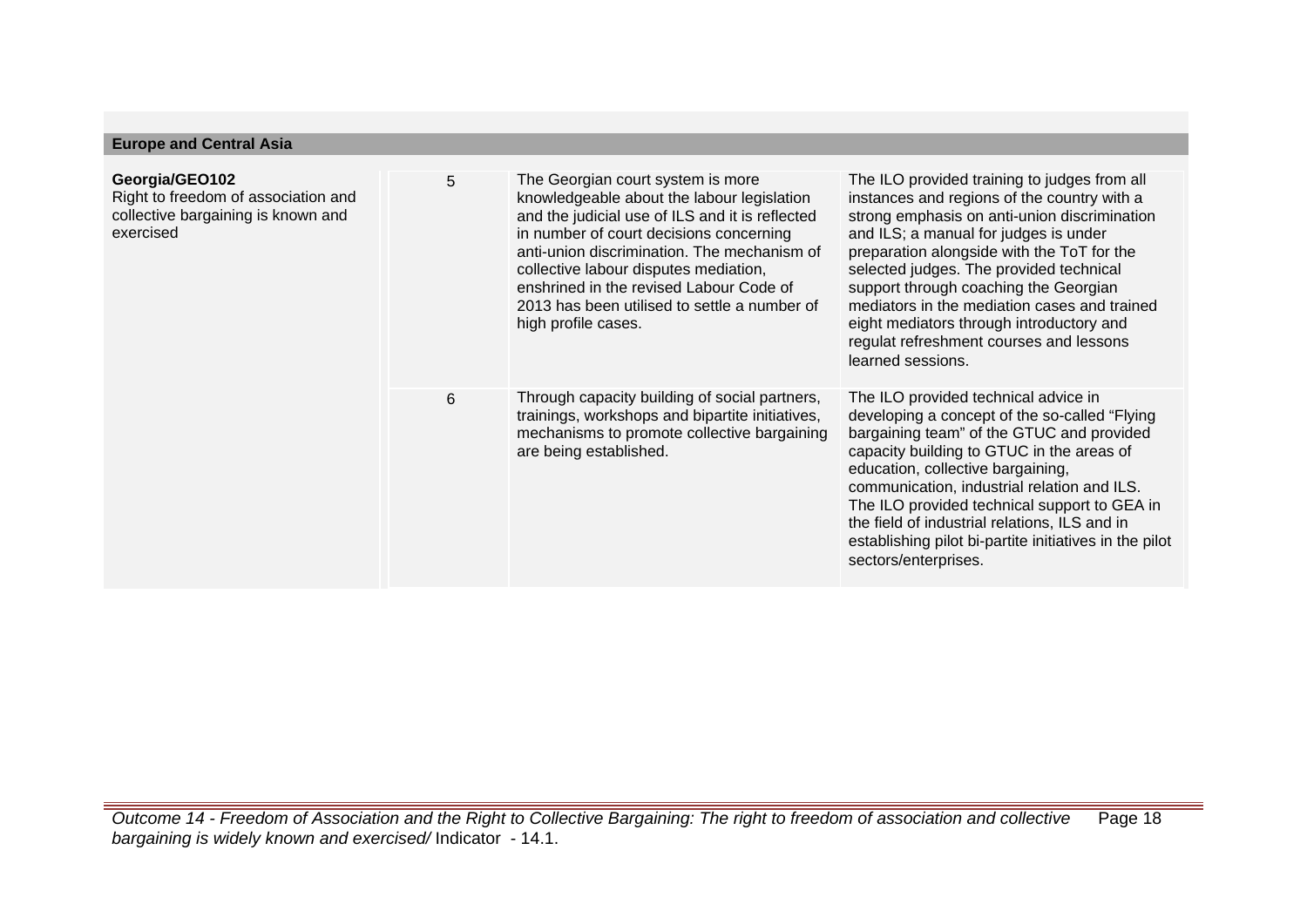#### **Latin America and the Caribbean**

#### **Colombia/COL151**

 Mandantes cuentan con más herramientas para defender el derecho a la libertad sindical y negociar más espacio para la negociación colectiva con perspectiva de género

1 El Ministerio de Trabajo de Colombia ha reforzado las acciones de la inspección de trabajo para identificar el uso de formas de contratación que desnaturalizan la relación laboral, que no reconocen los derechos inherentes a la misma y limitan el ejercicio de la libertad sindical. Asimismo, los inspectores de trabajo han sido capacitados en la identificación del uso abusivo de pactos colectivos, como uan estrategia de desincentivar la libertad de asociación y negar el derecho a la negociación colectiva. Asimismo, se ha fortalecido la capacidad de los miembros de las organizaciones de trabajadores para presentar quejas mejor fundamentadas ante el Ministerio de Trabajo, para requerir la tutela de su libertad sindical y de asociación y negociación colectiva.

ILO, with funds from USDOL, has designed a Training Program which contents four modules: Administrative Labor Procedure; Ambiguous and Disguised Employment Relationships; Conduct Prejudicial to the Right of Freedom of Association; and Competencies of the Division of Inspection, Monitoring, Control and Regional Management), incorporating Practical Inspection Tools. To build on the success of the Training Program, ILO launched a Virtual Training Program which replicates the content of it in a virtual mode. In adition, the Training Program to Promote Demand for Labor Rights socializes the eight Practical Inspection Tools designed for labor inspectors with workers to help them develop well-founded and documented complaints to the Ministry of Labor, in order to promote the reduction of unsubstantiated claims. The Training Program held seven sessions in 2014 that resulted in the presentation of 113 complaints to the Ministry of Labor demonstrating use of the Program's Practical Inspection Tools. Amongst the 113 cases, is a block of 28 cases on the use of a non-collectively bargained benefits packages to undermine freedom of association presented on May 15, 2014. On April 30, 2015, ILO was informed of the first sanction in one of those cases. The other 23 of the 28 cases also show a change in status since December, 2014 and 3 of those cases are close to resolution/sanction. If  $\Omega$  is designing additional practical tools on effective case management and monitoring for future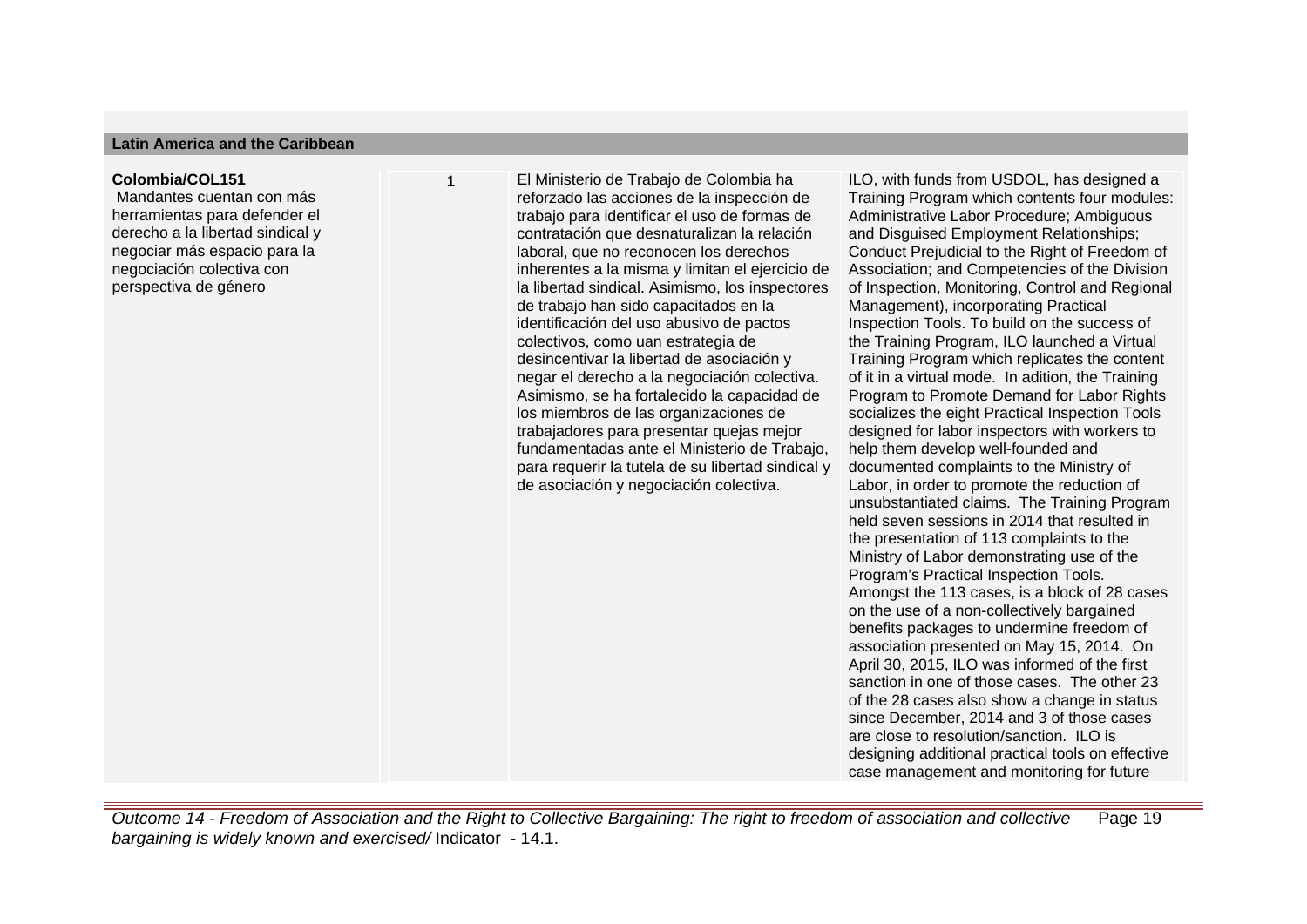5 El Gobierno de Colombia ha venido trabajando para mejorar el funcionamiento de las entidades responsables de proteger a los miembros de las organizaciones sindicales que son amenazados por ejercer su derecho a la asociación. Asimismo, se ha iniciado una iniciativa piloto que busca promover acciones judiciales efectivas, a través de las cuales se establezcan sanciones penales a los responsables de los actos de discriminación o injerencia sindical. En esa misma línea, el Congreso de la República aprobó la reforma del Código Penal, en la cual se establece uan responsabilidad a aquellos empleadores que hacen uso de los pactos colectivos como una estrategia de discriminación de los miembros de las organizaciones sindicales o que con sus actos limitan el ejercicio de los derechos de asociación de los trabajadores (Art. 200)

La OIT, con fondos proveídos por USDOL, apoyó la difusión del Decreto 1092 sobre Negociación Colectiva en el sector publico, entre las organizaciones sindicales y entidades gubernamentales en varias regiones del país, capacitó negociadores de ambas partes y preparó un manual para apoyar la elaboración del pliego de solicitudes que las organizaciones sindicales presentaron a las distintas instancias del gobierno a inicios del 2015. Adicionalmente, la OIT en coordinación con la Escuela Superior de Administración Pública (ESAP) ha elaborado un módulo de formación destinado a las nuevas autoridades municipales y departamentales que asumirán en enero de 2016, de modo que sean capacitados en su obligación legal de negociar colectivamente y conozcan casos exitosos que han venido siendo desarrollados en Colombia durante los últimos años. De manera complementaria, la OIT está trabajando con la Procuraduría General de la República, entidad contralora de las instituciones del Estado, para garantizar una supervisión efectiva para el cumplimiento del Decreto 1092-2014, en línea con la aplicación del Convenio 151.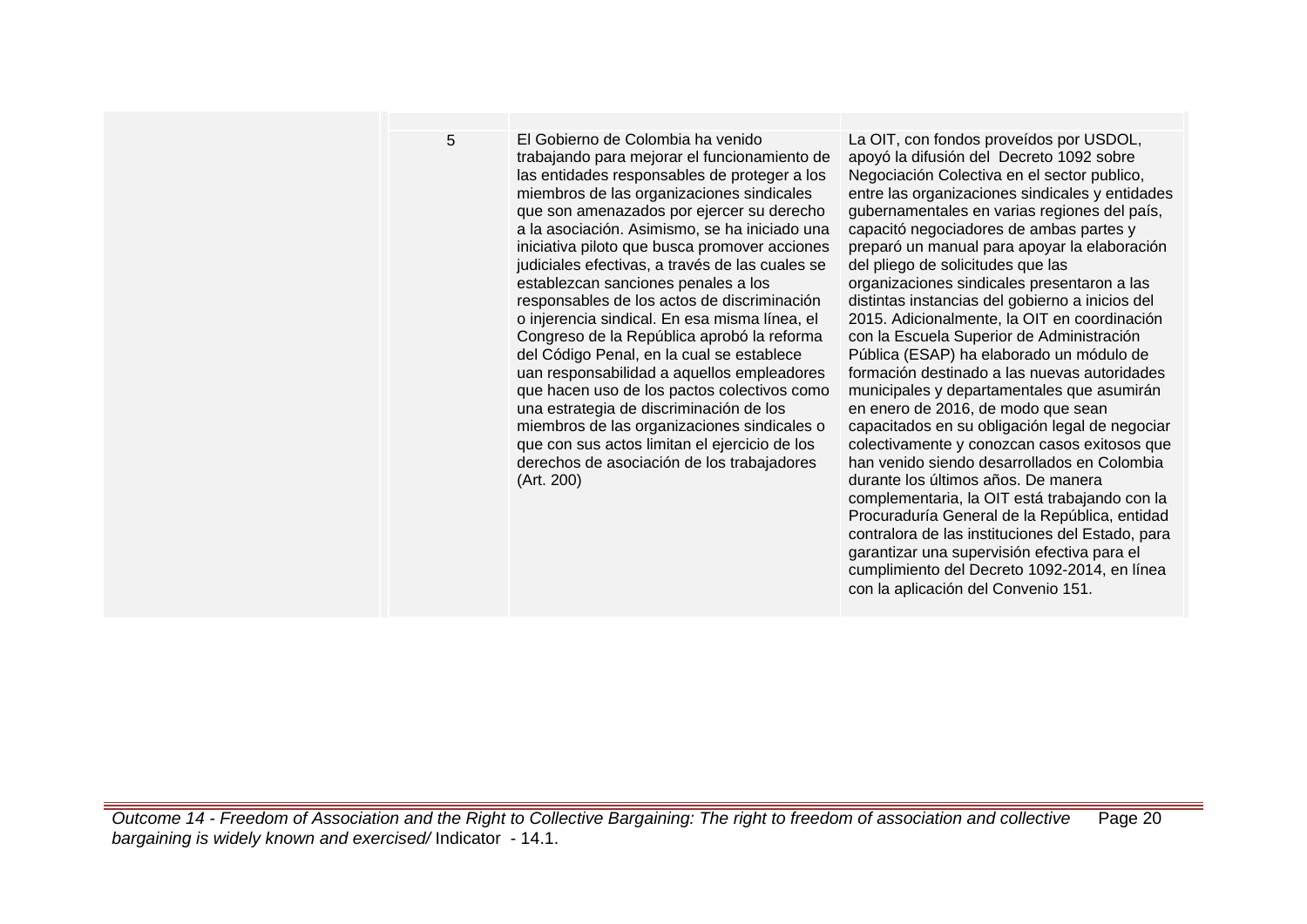| Guatemala/GTM105<br>El país, con apoyo de la OIT, mejora<br>la aplicación de los derechos<br>fundamentales de la libertad sindical<br>y de asociación y la negociación<br>colectiva |   | A finales de octubre del 2015, el Ministerio de<br>Trabajo inició la pauta por medios de<br>comunicación propiedad del Estado (diario<br>oficial, radio TGW, canal Cable del Gobierno<br>y redes sociales) una campaña de<br>sensibilización en materia de libertad<br>sindical, que la OIT realizó, a pedido de los<br>actores sociales.<br>La campaña fue construida de forma<br>tripartita, pero es responsabilidad del<br>Gobierno su vinculación en los medios de<br>comunicación.                                                                                                                                                                                                                                                                                                                                                                                                                                                                                                          | La OIT brindó acompañamiento técnico para la<br>elaboración de la campaña y facilitó la<br>elaboración tripartita de la campaña.                                                                                                                                                                                                                                                                                                                                                                                                                                                                                                                                                                                                                             |
|-------------------------------------------------------------------------------------------------------------------------------------------------------------------------------------|---|--------------------------------------------------------------------------------------------------------------------------------------------------------------------------------------------------------------------------------------------------------------------------------------------------------------------------------------------------------------------------------------------------------------------------------------------------------------------------------------------------------------------------------------------------------------------------------------------------------------------------------------------------------------------------------------------------------------------------------------------------------------------------------------------------------------------------------------------------------------------------------------------------------------------------------------------------------------------------------------------------|--------------------------------------------------------------------------------------------------------------------------------------------------------------------------------------------------------------------------------------------------------------------------------------------------------------------------------------------------------------------------------------------------------------------------------------------------------------------------------------------------------------------------------------------------------------------------------------------------------------------------------------------------------------------------------------------------------------------------------------------------------------|
|                                                                                                                                                                                     | 5 | Durante el 2014, los Constituyentes crearon<br>la Comisión de Resolución de Conflictos ante<br>la OIT, en materia de la libertad sindical y<br>negociación colectiva. Hubo resoluciones<br>tripartitas de casos presentados en la<br>Comisión que resultaron en el apoyo de una<br>solución al conflicto.<br>En el 2014 el Gobierno continuó con las<br>reuniones periódicas con sindicalistas para<br>establecer mecanismos de protección y<br>reacción contra amenazas y hechos violentos<br>contra líderes sindicales.<br>Durante el bienio, el Ministerio Público<br>continuó las reuniones con las centrales<br>sindicales para informar sobre el avance de<br>las investigaciones de los casos de muertes<br>violentes contra los líderes sindicales.<br>En febrero del 2015 el Ministerio Público,<br>aprueba la nueva estrategia de investigación<br>de delitos cometidos contra sindicalistas y el<br>fortalecimiento de la Unidad de Investigación<br>de Delitos contra Sindicalistas. | La OIT brindó asistencia técnica al Ministerio<br>Público y a las centrales sindicales para<br>elaborar la nueva estrategia de investigación<br>(Instrucción 1-2015). También se apoyó en la<br>capacitación para el uso de la nueva<br>instrucción a todos los fiscales del país.<br>Para el fortalecimiento de la Unidad de<br>Investigación de Delitos contra Sindicalistas, la<br>OIT apoyó en la creación del Manual Interno<br>para la investigación de los delitos. Asimismo,<br>entregó asistencia técnica en la reesturación<br>de otras estrategias de investigación criminal<br>contra sindicalistas con la perspectiva de<br>protección de derechos.<br>La OIT apoyó técnicamente a las centrales<br>sindicales para la redacción del protocolo. |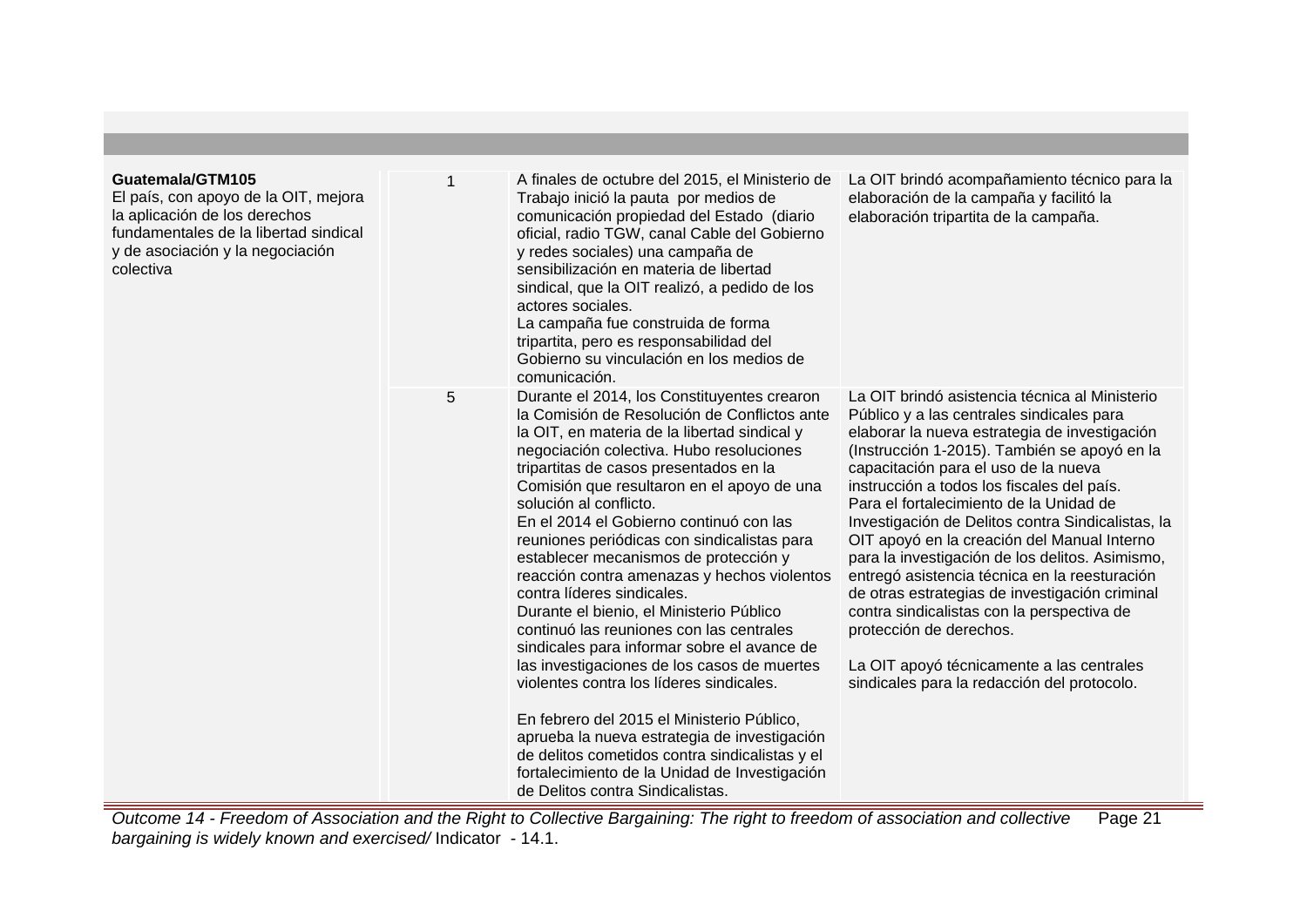Las centrales sindicales definieron un protocolo para la protección de los delitos contra los líderes sindicales que está en estudio por parte del Ministerio de Gobernación para su aplicación.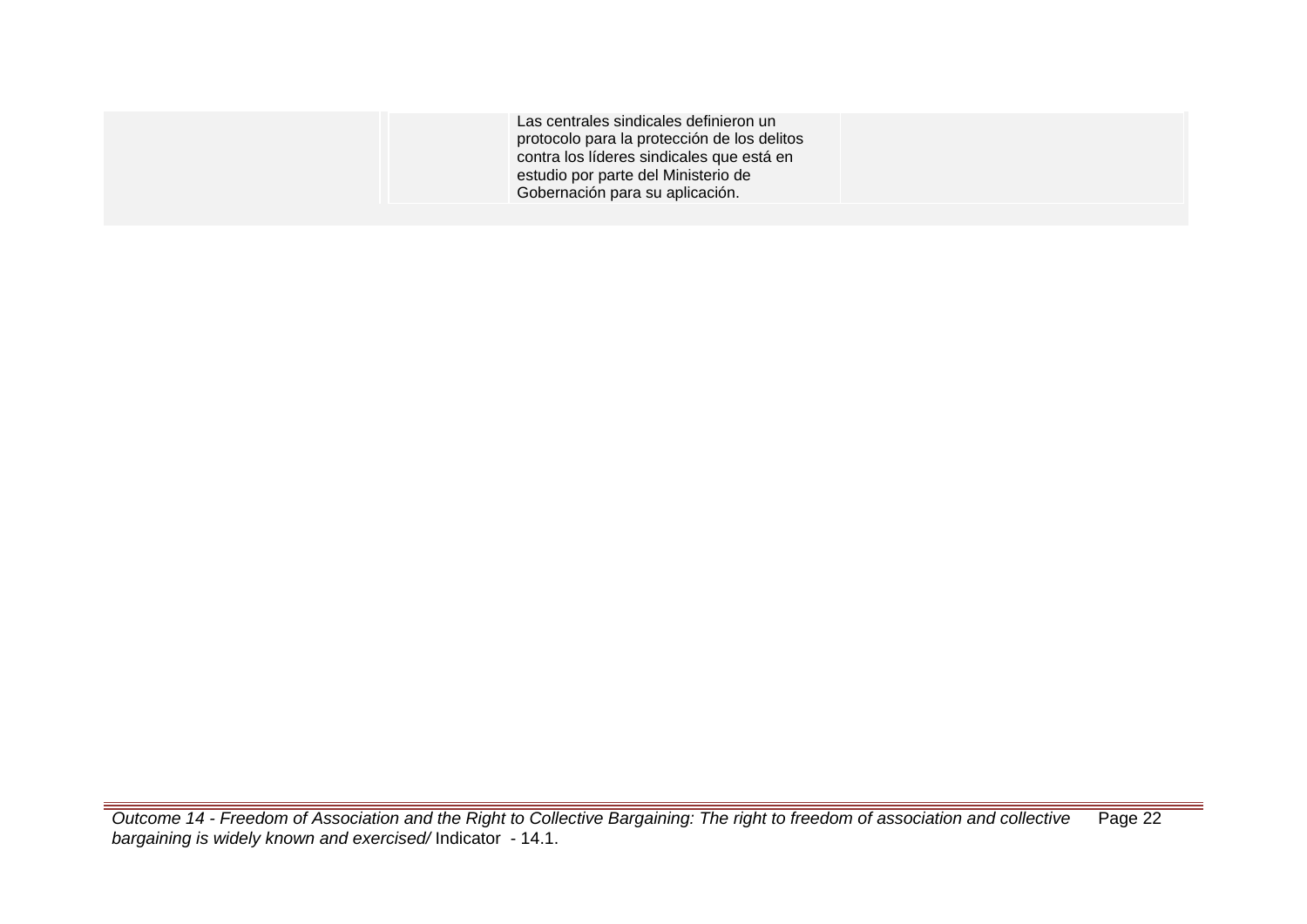# **RESULTS BY INDICATOR**

**Indicator - 14.2. Number of member States that, with ILO support, take significant action to introduce freedom of association and the right to collective bargaining in EPZs.**

#### **Measurement**

To be counted as reportable, results must meet at least one of the following criteria:

1.An awareness-raising strategy and/or programmes on freedom of association and collective bargaining targeting the workers and employers in EPZs are launched.

2.Measures are adopted to permit workers organizations to be established and function in EPZs.

3.Mechanisms to ensure protection against acts of anti-union discrimination or interference in EPZs are established or expanded.

4.Policies and mechanisms to promote collective bargaining in EPZs are established or expanded.

| <b>Country/Country Programme</b><br><b>Outcome (CPO)</b>                                                                                                                                                    | <b>Measurement</b><br><b>Criteria</b> | <b>Result Achieved</b>                                                                                                                                                                                                                                                                                                                                            | <b>ILO Contribution</b>                                                                                                                                                                                                                                                                                                                                                                                                                                                                                                                                                                                                               |
|-------------------------------------------------------------------------------------------------------------------------------------------------------------------------------------------------------------|---------------------------------------|-------------------------------------------------------------------------------------------------------------------------------------------------------------------------------------------------------------------------------------------------------------------------------------------------------------------------------------------------------------------|---------------------------------------------------------------------------------------------------------------------------------------------------------------------------------------------------------------------------------------------------------------------------------------------------------------------------------------------------------------------------------------------------------------------------------------------------------------------------------------------------------------------------------------------------------------------------------------------------------------------------------------|
| <b>Arab States</b>                                                                                                                                                                                          |                                       |                                                                                                                                                                                                                                                                                                                                                                   |                                                                                                                                                                                                                                                                                                                                                                                                                                                                                                                                                                                                                                       |
| Jordan/JOR128<br>Tripartite mechanisms established<br>and sound industrial relations<br>promoted to ensure the enforcement<br>of national legislation, and the<br>development of socio-economic<br>policies |                                       | - A survey of economic sectors to establish<br>the baseline for pilot projects on collective<br>bargaining was prepared with the aim to<br>provide ILO and tripartite partners with basic<br>information on the economic situation, labour<br>markets, wages and working conditions and<br>industrial relations arrangements in selected<br>industries in Jordan. | - The ILO prepared a brief survey of economic<br>sectors to establish the baseline for pilot<br>projects on collective bargaining, in<br>collaboration with tripartite stakeholders. This<br>brief survey is designed to provide ILO and<br>tripartite partners with basic information on the<br>economic situation, labour markets, wages and<br>working conditions and industrial relations<br>arrangements in selected industries in Jordan.<br>Based on the survey results, the ILO will<br>conduct a series of consultations with the<br>government and social partners in those<br>sectors with a view to selecting an economic |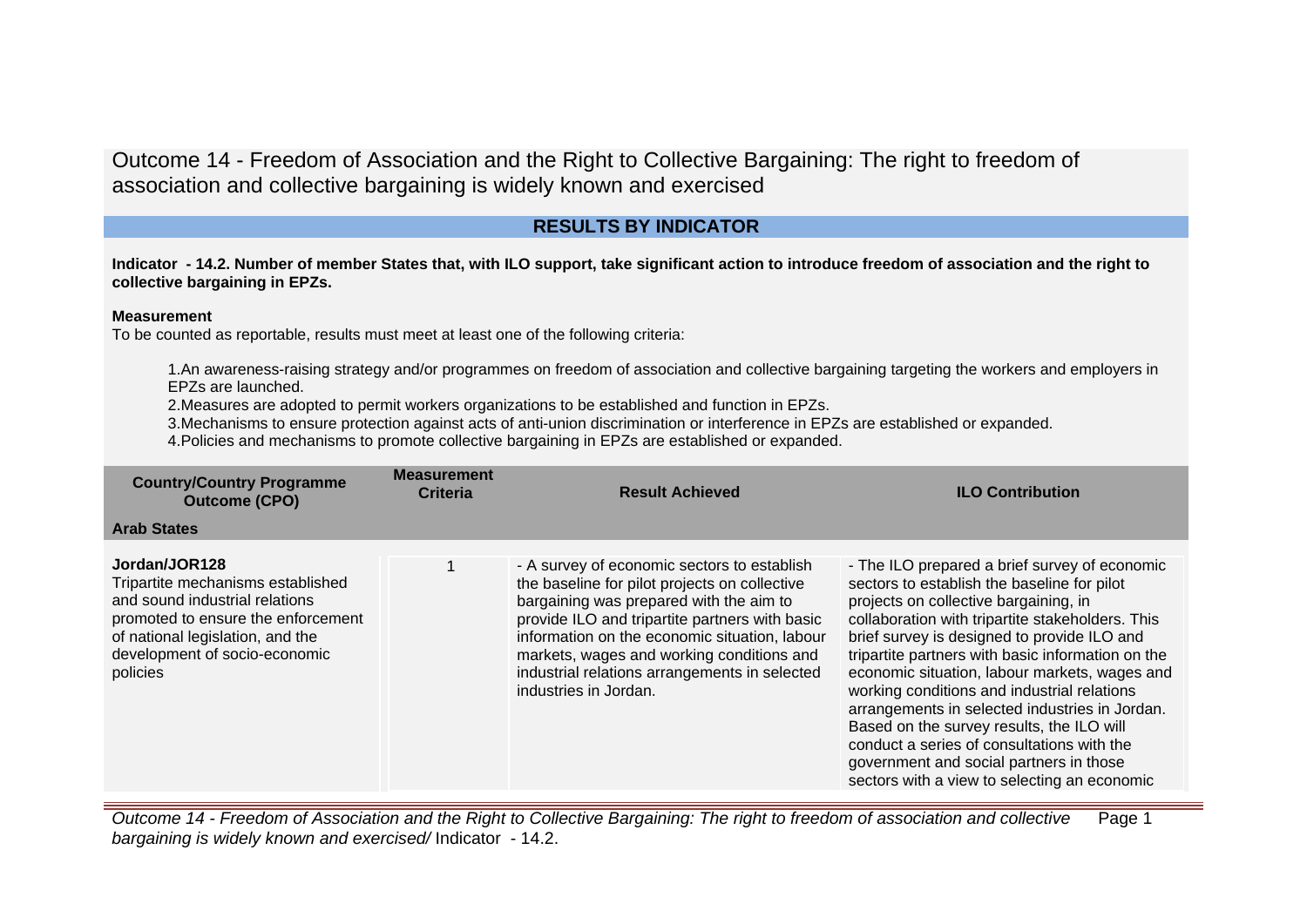|   |                                                                                                                                                                                                                                                                                                                                                                                                                                                                                                                                                                                                                                                                                                                                                                                                                                                                                                                                                                                                        | sector for pilot development of collective<br>bargaining practices based on mutually agreed<br>objectives and working methods between ILO<br>and social partners in the sector.<br>- The ILO provided technical advisory services<br>(February 2015) aimed at assessing and<br>improving the capacity of social partners to<br>engage in collective bargaining in the Garment<br>sector. The ILO conducted preparatory work for<br>the extension of these services to social<br>partners in the pharmaceutical, printing and<br>packaging sectors, as well as construction. |
|---|--------------------------------------------------------------------------------------------------------------------------------------------------------------------------------------------------------------------------------------------------------------------------------------------------------------------------------------------------------------------------------------------------------------------------------------------------------------------------------------------------------------------------------------------------------------------------------------------------------------------------------------------------------------------------------------------------------------------------------------------------------------------------------------------------------------------------------------------------------------------------------------------------------------------------------------------------------------------------------------------------------|-----------------------------------------------------------------------------------------------------------------------------------------------------------------------------------------------------------------------------------------------------------------------------------------------------------------------------------------------------------------------------------------------------------------------------------------------------------------------------------------------------------------------------------------------------------------------------|
| 4 | The sectoral collective bargaining agreement<br>(CBA) was renewed in August 2015 for a<br>period of two years. The new CBA covers<br>around 60,000 workers. The agreement,<br>which is unique in Jordan, represents a<br>commitment on the part of the employers and<br>worker representatives to work together to<br>improve working conditions and strengthen<br>the sector as a whole.<br>- An agreement to form the "Jordan Garment<br>Sector Industrial Relations Joint Council" was<br>signed in March 2015. The signing of this<br>agreement is another important step in<br>strengthening collective bargaining in the<br>garment sector in Jordan.<br>The purpose of the Joint Council is not only<br>to administer CBAs signed by the Parties, but<br>also to: promote social dialogue; address any<br>dispute arising therefrom; share relevant<br>information; provide the Parties with<br>appropriate technical services relative to the<br>regulation of working conditions and terms of | - The ILO supported the implementation of the<br>collective bargaining agreement in the garment<br>sector. To administer the agreement, the ILO<br>supported the parties in establishing a<br>joint-council bringing together tripartite<br>representatives.                                                                                                                                                                                                                                                                                                                |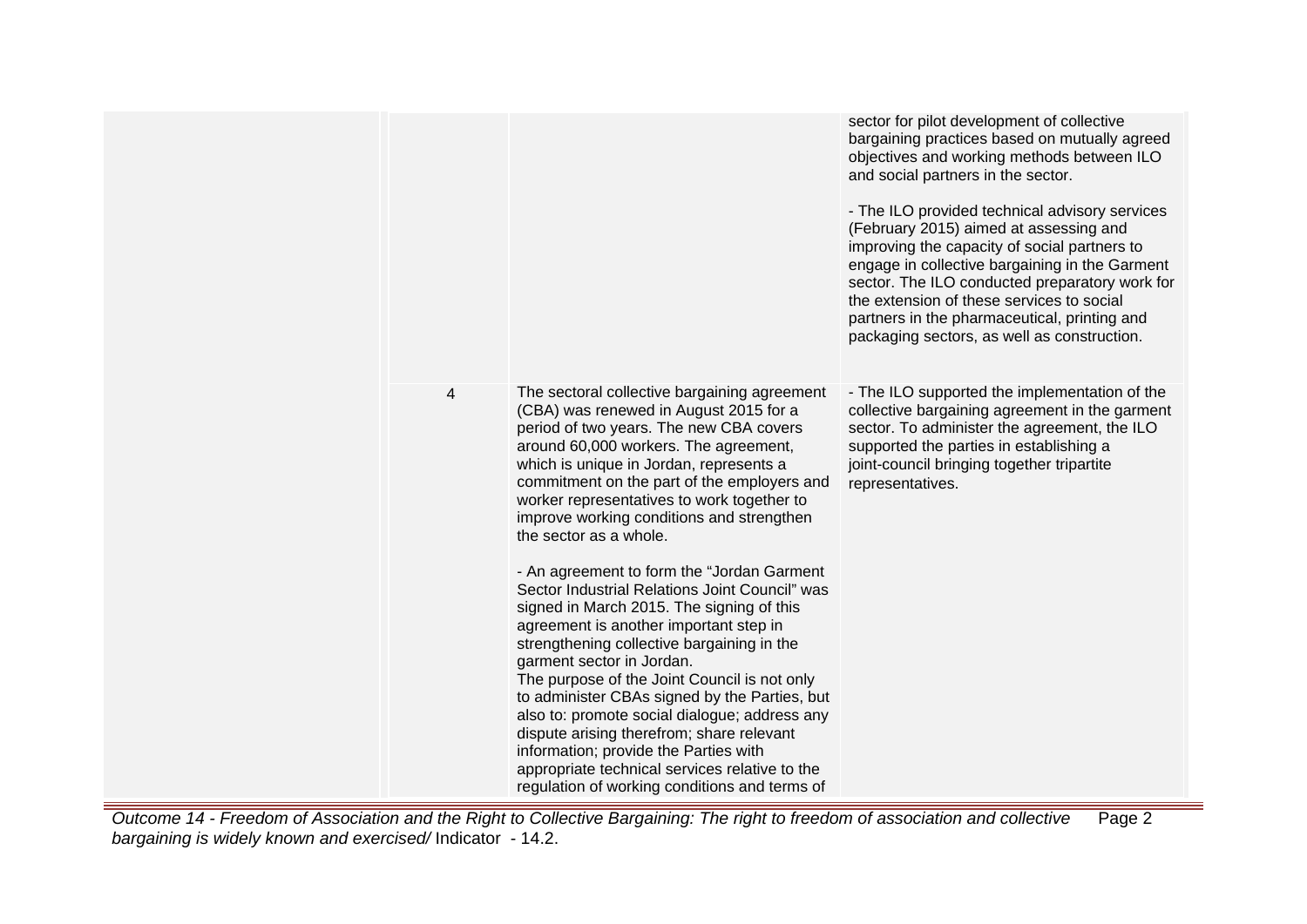employment, and relations between employers and workers; regulate the relations between the Parties themselves through collective bargaining and develop the awareness and education of employers as well as employees on the laws and collective agreements. This kind of collective bargaining mechanism will be used as an example in other countries. - The National Strategy for the Jordanian Garment Industry was developed with the aim of ensuring the sustainability of the industry and to increase its contribution to the socioeconomic development of the country. A key element of the strategy is to strengthen collective bargaining in the sector.